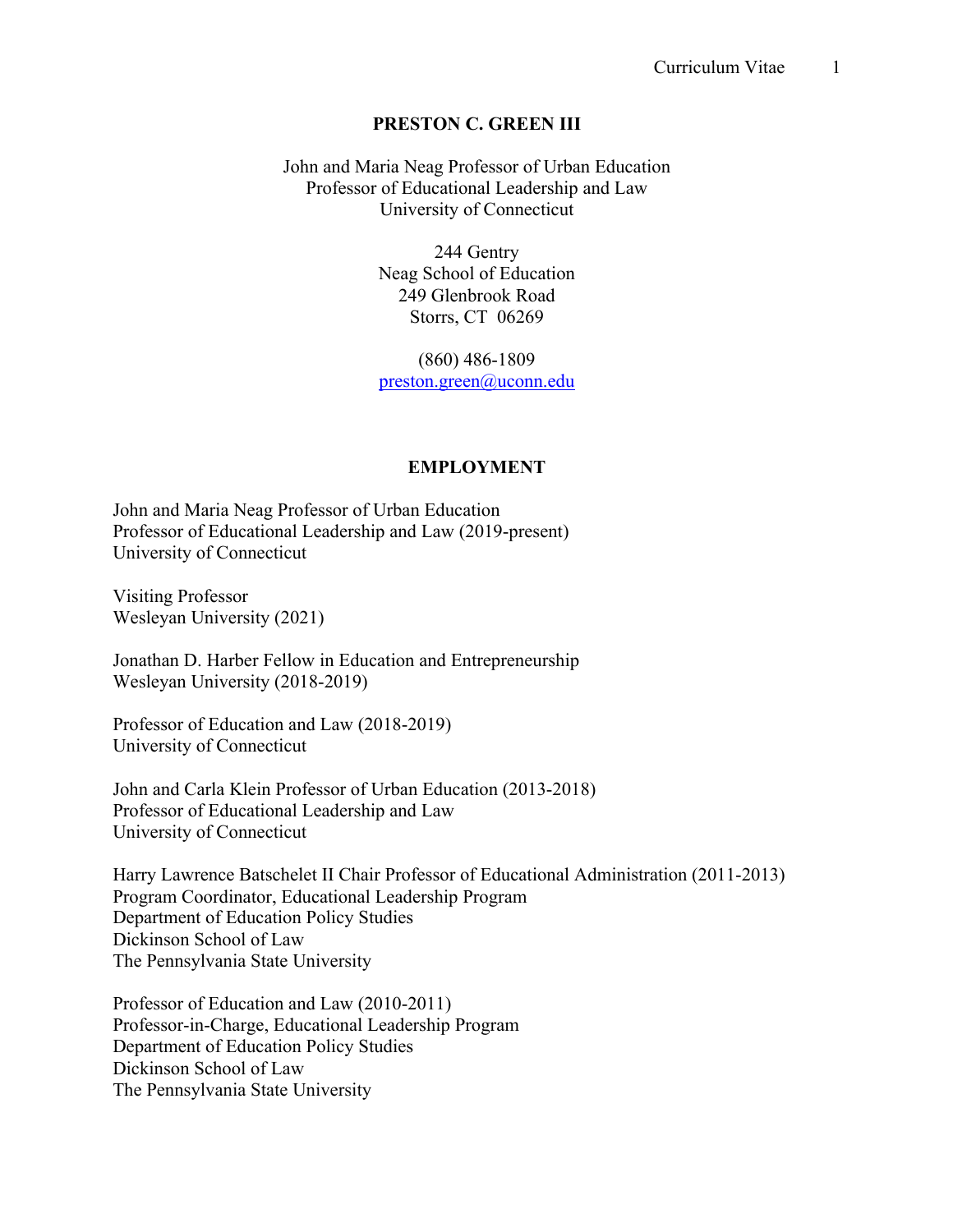Associate Professor (2007-2010) Department of Education Policy Studies Dickinson School of Law The Pennsylvania State University

Associate Professor (2003-2007) Department of Education Policy Studies The Pennsylvania State University

Associate Professor (2001-2003) Department of Educational Policy, Research and Administration University of Massachusetts at Amherst

Assistant Professor (1995-2001) Department of Educational Policy, Research and Administration University of Massachusetts at Amherst

Assistant Dean (2002-03) Pre-Major Advising Services University of Massachusetts at Amherst

# **AWARDS**

2020 Teachers College, Columbia University Distinguished Alumni Award

# **EDUCATION**

Ed.D., Educational Administration, Teachers College, Columbia University, 1995.

J.D., Columbia University School of Law, 1992.

B.A., Government, University of Virginia, 1989.

# **BOOKS**

Oluwole, J., & Green, P. (2015). *Censorship and communication in online and offline settings*. IGI-Global: Hershey, PA.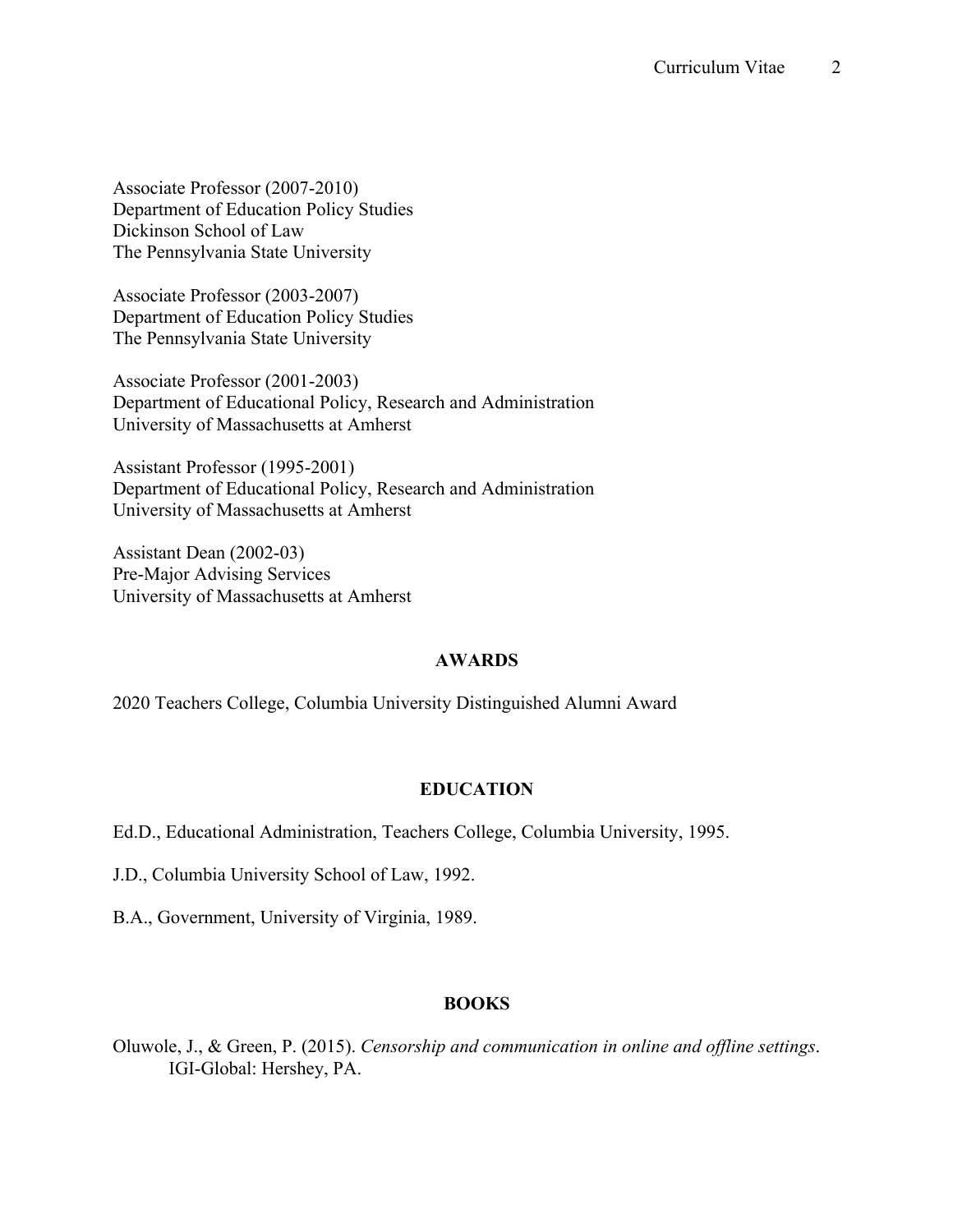- Oluwole, J., Green, P., with Stockpole, M. (2013). *Sext Ed: Obscenity versus free speech in our schools*. ABC-Clio: Santa Barbara, CA.
- Oluwole, J., & Green, P. (2009). *School district takeovers: Race and the law*. VDM: Verlag: Saarbrücken, Germany.
- Baker, B., Green, P., & Richards, C. (2007). *Financing education systems*. Pearson: Upper Saddle River, NJ.
- Green, P., & Mead, J. (2004). *Charter schools and the law: Establishing new legal relationships*. Christopher Gordon: Norwood, MA.

## **BOOK CHAPTERS**

- Baker, B., Green, P., & Ramsey, M. (2018). Financing education for children with special needs. In Billingsley, B., Boscardin, M., & Crockett, J. *Handbook of leadership and administration for special education*, 2d ed. (116-33). Routledge, NY.
- Mead, J., & Green, P. (2018). Special education and school Choice: A special leadership challenge. In Billingsley, B., Boscardin, M., & Crockett, J. *Handbook of leadership and administration for special education*, 2d ed. (134-47). Routledge, NY.
- Green, P. & Nelson, S. (2018). *Charter schools*. In Decker, J., & Paige, M. (Eds.). *The principal's legal handbook*. Education Law Association: Cleveland, OH.
- Baker, B., & Green, P. (2015). Conceptions of equity and adequacy in school finance. In Ladd, H., & Goertz, M. (Eds.). *Handbook of education finance and policy*, 2nd ed. Routledge.
- Green, P., & Nelson, S. (2013). Charter schools. In Gooden, M., Eckes, S., Mead, J., McNeal, L., & Torres, M. (Eds.). *The principal's legal handbook* (547-68). Education Law Association: Dayton, OH.
- Baker, B., Green, P., & Ramsey, M. (2012). Financing education for children with special needs. In Billingsley, B., Boscardin, M., & Crockett, J. *Handbook of leadership and administration for special education*, 1st ed. (97-114). Routledge, NY.
- Mead, J., & Green, P. (2018). Special education and school Choice: A special leadership challenge. In Billingsley, B., Boscardin, M., & Crockett, J. *Handbook of leadership and administration for special education*, 1st ed. (115-28). Routledge, NY.
- Green, P. (2011). Affirmative Action. In Evensen, D., & Pratt, C. (Eds.). *The end of the pipeline at the millennium: A journey of recognition for African Americans entering the legal profession*. Carolina Academic Press: Durham, NC.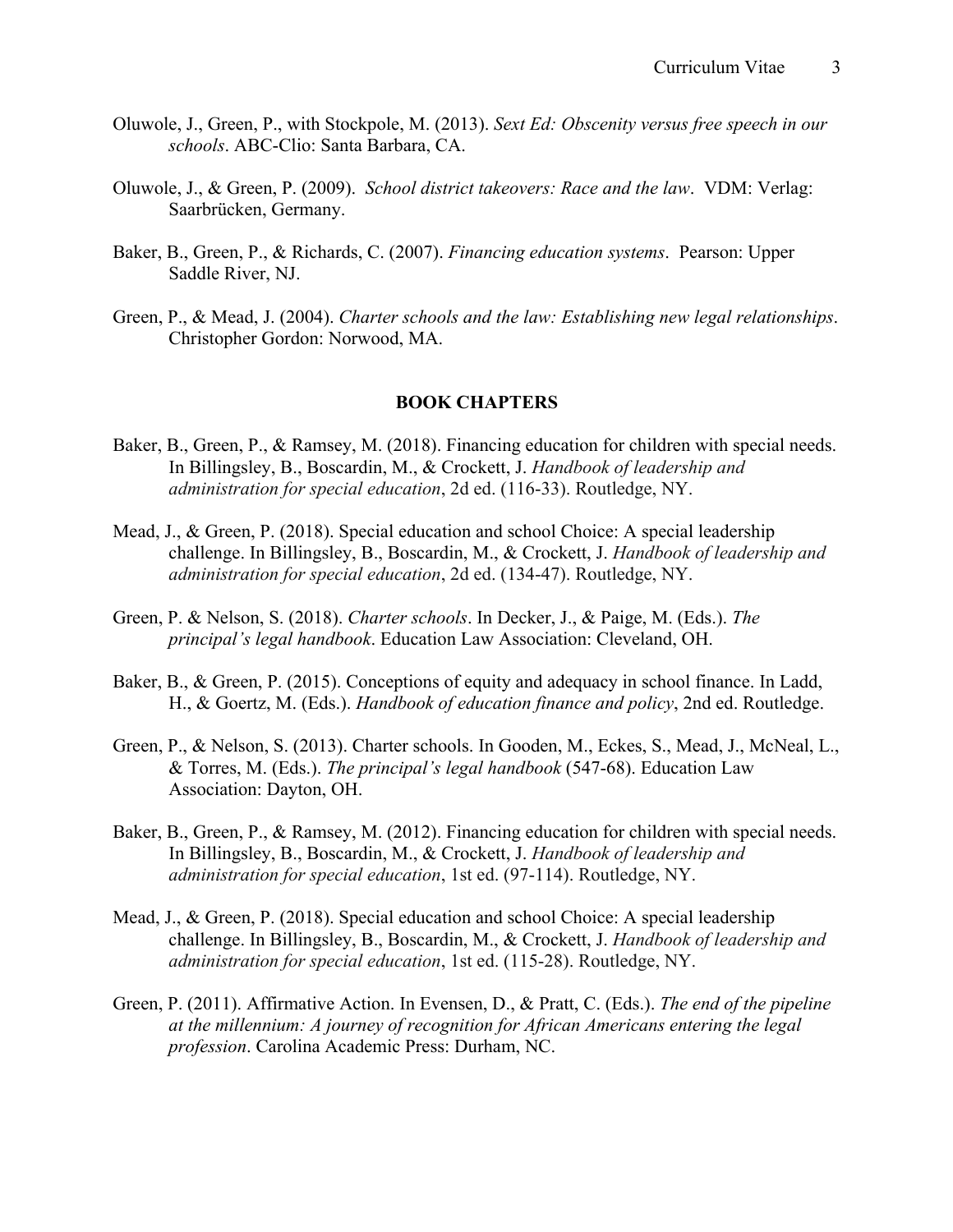- Baker, B., & Green, P. (2009). Separate and unequal by design: What's the matter with the rising state role in Kansas education? In Fusarelli, B.C., & Cooper, B.S. (Eds.), *The rising state: How state power is transforming our nation's schools* (133-49). SUNY: Albany, NY.
- Green, P., Baker, B., & Oluwole, J. (2009). The No Child Left Behind Act and the emergence of equal educational opportunity litigation. In Maurice Dyson & D. Weddle (Eds.) *Our promise: Achieving educational equity for America's children* (163-92). Carolina Academic Press: Durham, NC.
- Green, P., & Baker, B. (2009). Conceptions, measurement, and application of educational adequacy and equal educational opportunity, in AERA *Handbook on Educational Policy Research* (438-52). Routledge, New York, NY.
- Green, P. (2009). Charter school law. In Berends, M. (Ed.), *Handbook of research on school choice* (137-54). Routledge: New York, NY.
- Green, P. (2008). Charter schools. In Lane, K., M. Gooden, J. Mead, P. Pauken, & S. Eckes (Eds.), *The principal's legal handbook*. Education Law Association: Dayton, OH.
- Baker, B. & Green, P. (2008). Conceptions of equity and adequacy in school finance. In Ladd, H. & E. Fiske (Eds.), *Handbook of research in education finance and policy* (203-21). Lawrence Erlbaum: Mahwah, NJ.
- Green, P., & Oluwole, J. (2006). The No Child Left Behind Act of 2001 and charter schools. In Brown, F. & R. Hunter (Eds.), *No Child Left Behind and disadvantaged students in urban schools* (127-139). Elsevier: Oxford.
- Green, P. (2005). Charter schools. In Lane, K., M. J. Connelly, J. Mead, M. Gooden, & S. Eckes (Eds.), *The principal's legal handbook* (454-65). Education Law Association: Dayton, OH.

### **PUBLICATIONS IN REFEREED JOURNALS AND LAW REVIEWS**

- Green, P., Mead, J., & Eckes, E. (2021). Covenants to discriminate: How the anti-LGBT policies of participating voucher schools might violate the state action doctrine. *University of New Hampshire Law Review*, *19*, 163-95.
- Green, P., Baker, B., & Oluwole, J. (2021). School finance, race, and reparations. *Washington and Lee Journal of Civil Rights and Social Justice*, *27*, 484-558.
- Baker, B., Srikanth, A., Green, P., & Cotto, R. (2020). School funding disparities and the plight of Latinx children. *Education Policy Analysis Archives*, *28*, 135.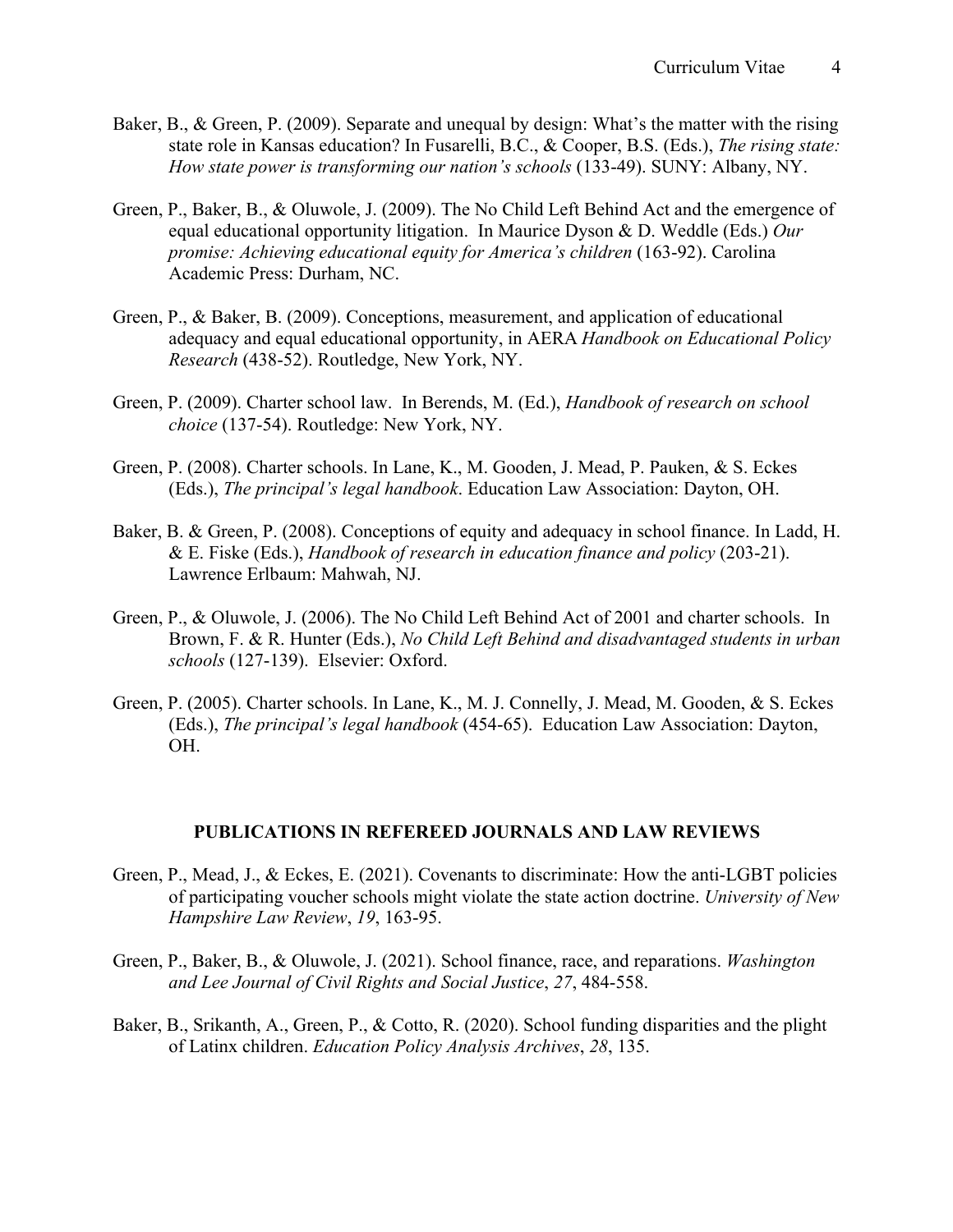- Green, P., & Connery, C. (2019). Charter schools, academy schools, and related-party transactions: Same scams, different countries. *Arkansas Law Review*, *72*, 409-44.
- Connery, C., Green, P., & Kaufman, J. (2019). The underrepresentation of CLD students in gifted and talented programs. Implications for law and practice. *University of Maryland Law Journal of Race, Religion, Gender, and Class*, 81-101.
- Oluwole, J., & Green, P. (2019). Riding the *Plessy* train: Reviving *Brown* for a new civil rights era for micro-desegregation. *UCLA Chicana/o-Latina/o Law Review*, *36*, 1-66.
- Green, P., Baker, B, & Oluwole, J. (2018). Are charter schools the second coming of Enron?: An examination of the gatekeepers that protect against dangerous related-party transactions in the charter school sector. *Indiana Law Journal*, *93*, 1121-60.
- Oluwole, J. & Green, P. (2018). Are California's charter schools the new separate-but-equal schools or excellence, or Are They Worse Than *Plessy*? *Journal of Transformational Leadership*, *7*, 43-52.
- Green, P. (2016). Non-religion-based state constitutional challenges to educational voucher and tax credit programs. *Peabody Journal of Education*, *91*, 490-502.
- Oluwole, J., & Green, P. (2016). School vouchers and tax benefits in federal and state judicial constitutional analysis. *American University Law Review*, *65*, 1335-1447.
- Green, P., Baker, B., Oluwole, J., & Mead, J. (2016). Are we heading for a charter school "bubble"?: Lessons from the subprime mortgage crisis. *University of Richmond Law Review*, *50*, 783-808.
- Oluwole, J., & Green, P. (2015). Virtual schools, student rights, and the First Amendment: Adjusting the schoolhouse gate to the 21st century. *North Carolina Journal of Law and Education*, *17*, 221-306.
- Green, P., & Oluwole, J. (2015). An analysis of the New York charter school auditing cases. *West's Education Law Reporter, 319*, 1-15.
- Green, P., & Oluwole, J. (2015). Response to "Applying value-added methods to teachers in untested grades and subjects." *Journal of Law and Education*, *44*, 401-12.
- Green, P., Baker, B., & Oluwole, J. (2015). The legal status of charter schools in state statutory law. *University of Massachusetts Law Review*, *10*, 240-76.
- Collins, K., Green, P., Nelson, S., & Madahar, S. (2015). Cyber charter schools and students with dis/abilities: Rebooting the IDEA to address equity, access, and compliance. *Equity & Excellence in Education*, *48*, 71-86.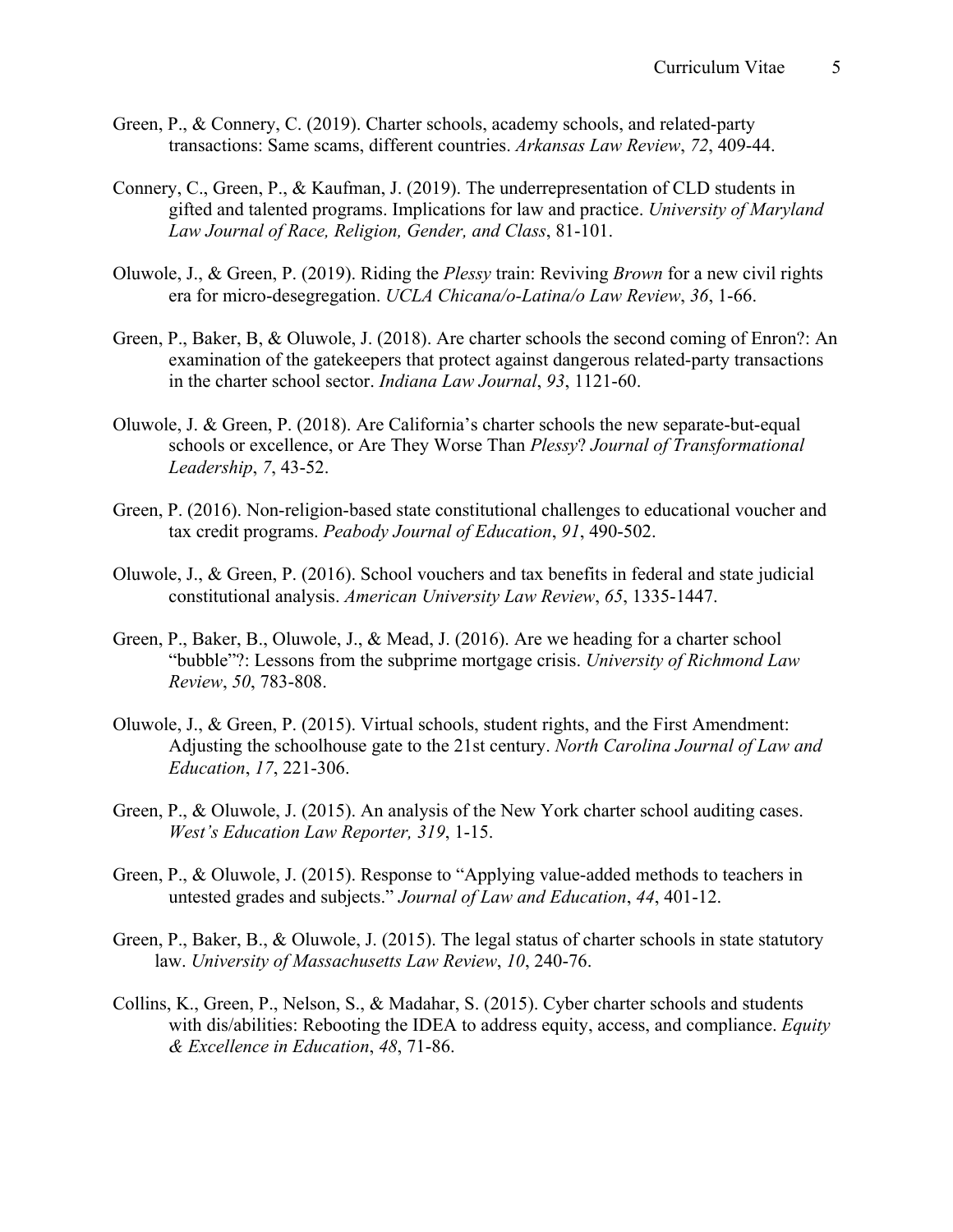- Green, P., Donaldson, M., & Oluwole, J. (2014). An analysis of the policy, research, and legal issues surrounding the exclusion of charter schools from the teacher evaluation revolution. *Journal of Law and Education*, *43*, 463-83.
- Oluwole, J., & Green, P. (2014). Harrowing through narrow tailoring: Voluntary race-conscious student assignment plans, *Parents Involved*, and *Fisher*. *Wyoming Law Review*, *14*, 705- 73*.*
- Green, P., Baker. B., & Oluwole, J. (2014). How the Kansas courts may have permitted and may remedy school finance disparities in the aftermath of *Brown*. *Washburn Law Journal*, *53*, 439-49.
- Green, P., Baker, B., & Oluwole, J. (2013). Having it both ways: How charter schools try to obtain funding of public schools and the autonomy of private schools. *Emory Law Journal*, *63*, 303-37.
- Frankenberg, E., Green, P., & Nelson, S. (2013). Fighting "demographic destiny": A legal analysis of the strategies that white enclaves might use to maintain school segregation. *George Mason University Civil Rights Law Journal*, *24*, 39-60.
- Baker, B., Olowule, J., & Green, P. (2013). The legal consequences of mandating high stakes decisions based on low quality information: Teacher evaluation in the Race-to-the-Top Era. *Education Evaluation and Policy Analysis Archives*, *21*, 1-71. Retrieved March 18, 2013 from http://epaa.asu.edu/ojs/article/view/1298.
- Green, P. (2013). Assessing the role of the courts in addressing the educational problems caused by racial isolation in school finance litigation. *Peabody Journal of Education*, *88*, 74-83.
- Green, P., Frankenberg, E., Nelson, S., & Rowland, J. (2012). Charter schools, students of color and the state action doctrine: Are the rights of students of color sufficiently protected? *Washington and Lee Journal of Civil Rights and Social Justice*, *18*, 254-75.
- Green, P., Baker, B., & Oluwole, J. (2012). The legal and policy implications of value-added teacher assessment policies. *Brigham Young University Law and Education Journal, 2012*, 1-29.
- Green, P., Brown, D., & Ney, S. (2012). An analysis of the constitutionality of Arizona's ethnic studies law. *Rutgers Law Record*, *39*, 86-103.
- Green, P., Mead, J., & Oluwole, J. (2011). *Parents Involved*, school assignment plans and the Equal Protection Clause: The case for special constitutional rules. *Brooklyn Law Review*, *76*(2), 503-67.
- Green, P., & Moran, P. (2010). The state constitutionality of voucher programs: Religion is not the sole component. *Brigham Young University Law and Education Journal*, *2010*(2), 275-306.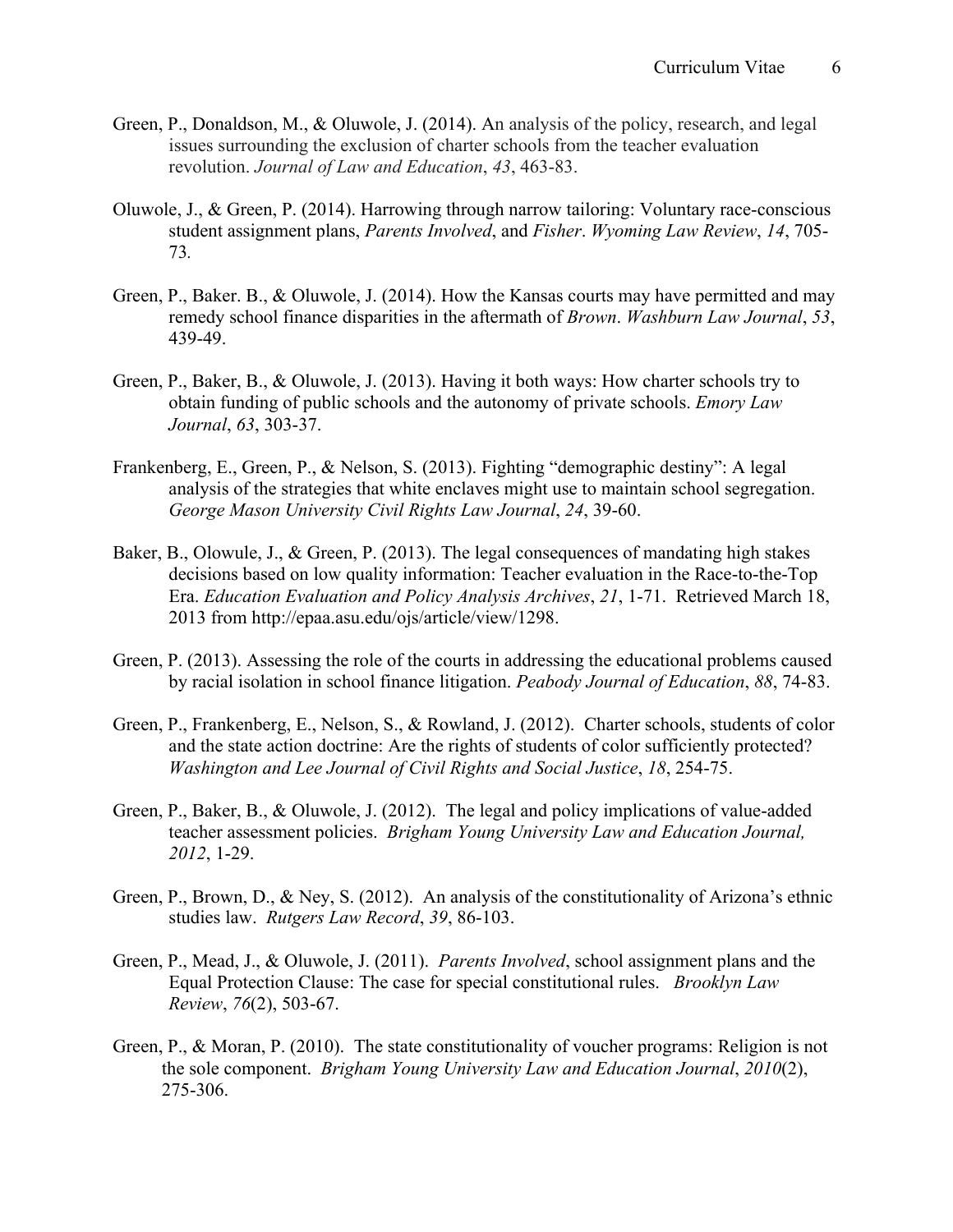- Oluwole, J., & Green, P. (2010). Grating race-conscious student assignment plans in the cauldron of *Parents Involved v. Seattle School District*. *Wayne Law Review, 56*, 1655- 1746.
- Green, P., Oluwole, J., & Baker, B. (2010). Getting their hands dirty: How Alabama's public officials may have maintained separate and unequal education. *West's Education Law Reporter*, *253*, 503-19.
- Oluwole, J., & Green, P. (2009). State takeovers of school districts: Race and the Equal Protection Clause. *Indiana Law Review*, *42*, 343-409.
- Green, P., Baker, B., & Oluwole, J. (2009). No child left behind: Racial equal educational opportunity through school finance litigation. *Iowa Journal of Gender, Race, & Justice*, *12*, 285-309.
- Baker, B., & Green, P. (2009). Equal educational opportunity and the distribution of state aid to schools: Can and should racial composition be a factor? *Journal of Education Finance*, *39*, 289-323.
- Oluwole, J., & Green, P. (2009). No Child Left Behind Act: Teachers relevant to the failure to make adequate yearly progress and due process. *West's Education Law Reporter*, *238*, 491-506.
- Oluwole, J., & Green, P. (2008). *Hein v. Religion Foundation* and taxpayer standing. *Wayne Law Review*, *54*, 1203-48.
- Green, P., Baker, B., & Oluwole, J. (2008). Achieving racial equal educational opportunity through school finance litigation. *Stanford Journal for Civil Rights and Civil Liberties*, *4*, 283-338.
- Oluwole, J., Green, P. (2008). The No Child Left Behind Act, race, and *Parents Involved*. *Hastings Race and Poverty Law Journal*, *5*, 271-308.
- Green, P., & Oluwole, J. (2008). The Implications of *Parents Involved* on charter school racial balancing provisions. *West's Education Law Reporter*, *229*, 309-25.
- Oluwole, J., & Green, P. (2008). Charter schools: Racial balancing provisions and *Parents Involved*. *Arkansas Law Review*, *61*, 1-52.
- Green, P. (2008). The impact of law on African-American males. *American Behavioral Scientist*, *51*, 872-84. DOI: 10.1177/0002764207311995.
- Oluwole, J., & Green, P. (2007-2008). *Parents Involved* and race-conscious measures: A cause for optimism. *Buffalo Public Interest Law Journal*, *26*, 1-38.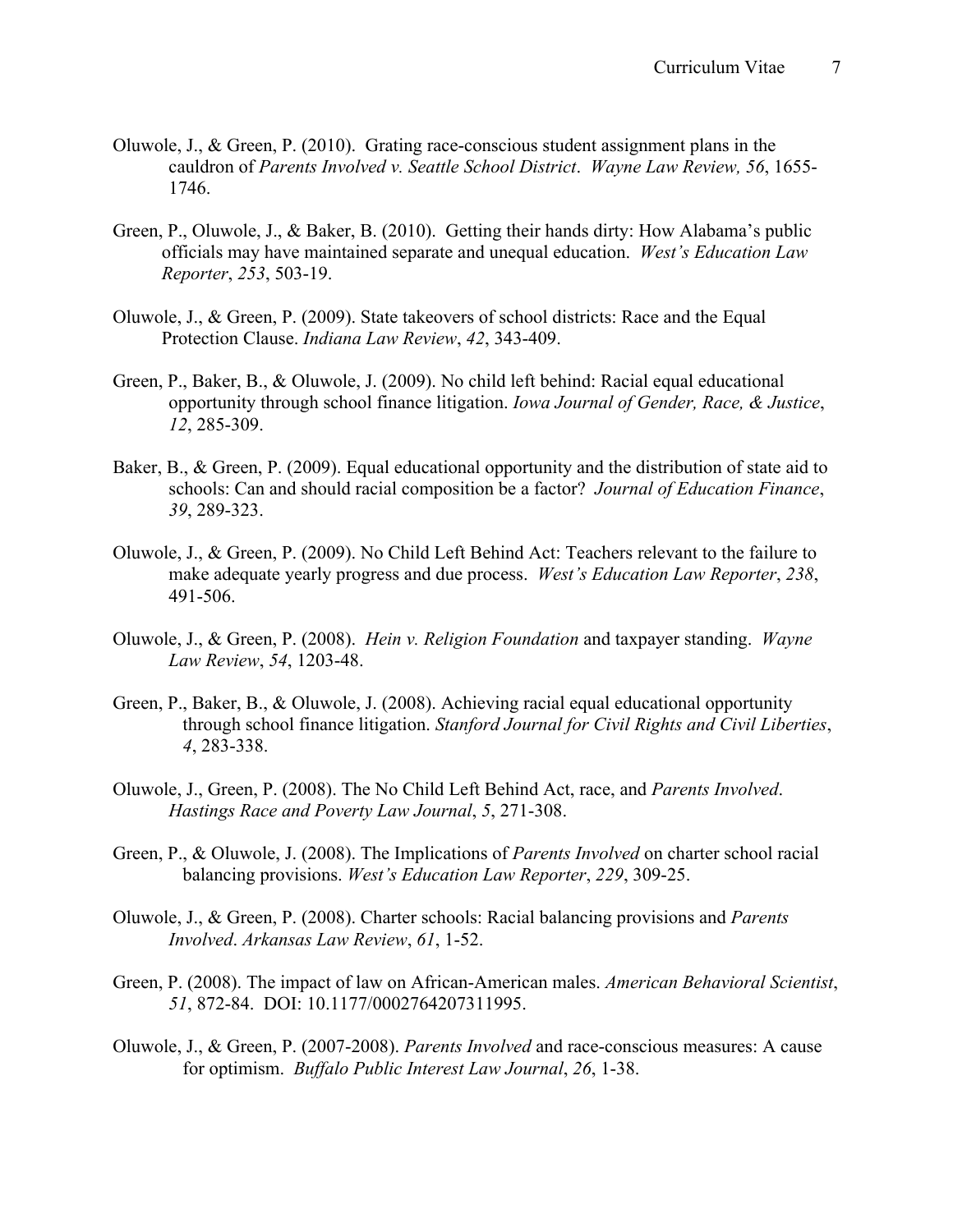- Oluwole, J., & Green, P. (2007). Charter schools under the NCLB: Choice and equal educational opportunity. *St. John's Journal of Legal Commentary*, *22*, 165-96.
- Mead, J., Green, P., & Oluwole, J. (2007). Re-examining the constitutionality of prayer in school in light of the resignation of Justice O'Connor. *Journal of Law & Education*, *36*, 381- 406.
- Green, P., Baker, B., & Oluwole, J. (2006). Race-conscious funding strategies and school finance litigation. *Boston University Public Interest Law Journal*, *16*, 39-71*.*
- Green, P., & Baker, B. (2006). Urban legends, desegregation and school finance: Did Kansas City really prove that money doesn't matter? *Michigan Journal of Race & Law*, *12*, 57- 105.
- Greaves, F., & Green, P. (2006). The legal issues surrounding partnerships between charter schools and for-profit management companies. *West's Education Law Reporter*, *206*, 27- 38.
- Green, P., & Baker, B. (2005). *Montoy v. State* and state racial finance disparities: Did the Kansas courts get it right this time? *West's Education Law Reporter*, *195*, 681-696.
- Baker, B., & Green P. (2005). Tricks of the trade: State legislative actions in school finance policy that perpetuate racial disparities in the post*-Brown* era. *American Journal of Education*, *111*(3), 372-413.
- Gutierrez, K., & Green, P. (2004). Re-examining race based admissions processes of American institutions of higher education using multi-dimensional ethical perspectives. *Journal of Educational Administration*, *42*(2), 236-248.
- Roellke, C., Green, P., & Zielewski, E. (2004). School finance litigation and legislation: The promises and limitations of the third wave. *Peabody Journal of Education*, *79*(3), 104- 133.
- Baker, B., & Green, P. (2003). Commentary: Can minority plaintiffs use the Department of Education implementing regulations to challenge school finance disparities? *West's Education Law Reporter*, *179*, 679-96.
- Green, P., & Baker, B. (2002). Circumventing *Rodriguez*: Can plaintiffs use the Equal Protection Clause to challenge school finance disparities caused by inequitable state distribution policies? *Texas Forum on Civil Liberties and Civil Rights*, *7*, 141-64.
- Green, P. (2001). Charter schools and religious institutions: A match made in heaven? *West's Education Law Reporter*, 158, 1-17.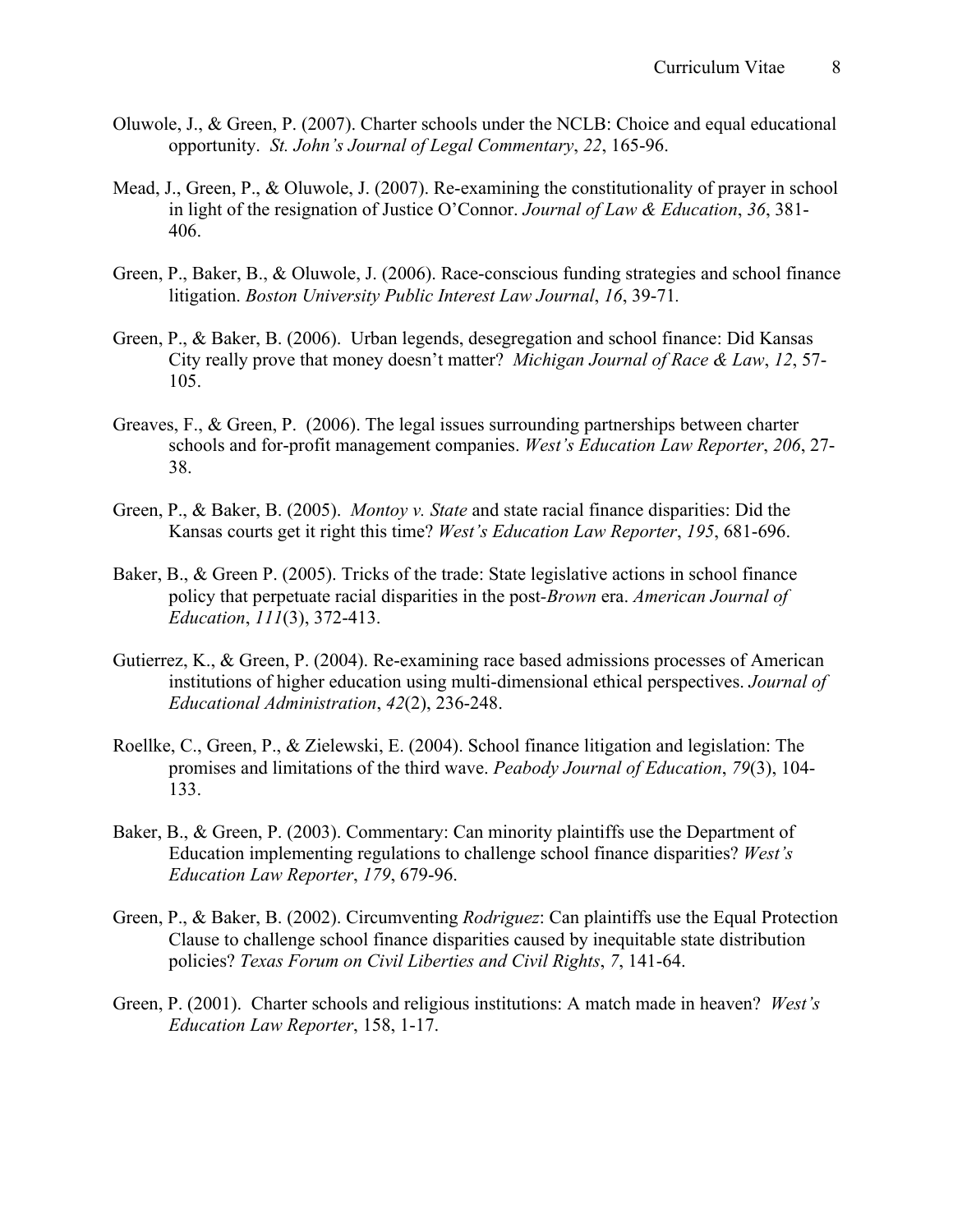- Mead, J., & Green, P. (2001). Keeping promises: An examination of charter schools' vulnerability to claims for educational liability. *Brigham Young University Law and Education Journal*, *2001*, 35-64.
- Green, P. (2001) Racial balancing provisions and charter schools: Are charter schools out on a constitutional limb? *Brigham Young University Law and Education Journal*, 2001, 65 – 84.
- Green, P. (2000). Can state constitutions eliminate *de facto* segregation from the public schools? *Journal of Negro Education*, *68*(2), 138-54.
- Green, P. (2000). Preventing school desegregation decrees from becoming barriers to charter school innovation. *West's Education Law Reporter*, *144*, 15-27.
- Sireci, S., & Green, P. (2000). Legal issues in teacher certification testing. *Educational Measurement: Issues and Practice, 19*(1), 22-31, 34.
- Green, P., & Sireci, S. (1999). Legal and psychometric issues in the testing of students with disabilities. *Journal of Special Education Leadership, 12*(2), 21-29.
- Green, P. (1999). May examination schools use racial preferences in their admissions process?: *Wessmann v. Gittens. West's Education Law Reporter, 135*, 873-889.
- Green, P. (1999). The briefs for *Board of Education of the Township of Piscataway v. Taxman*: Implications for affirmative action. *West's Education Law Reporter, 131*, 333-358.
- Green, P., & McCall, D. (1998). Are charter schools sufficiently public to receive public funds?: An analysis of *Council of Organizations About Parochiaid v. Governor of Michigan*. *Journal of International Educational Reform, 7*(3), 232-242.
- Green, P. (1998). Are charter schools constitutional?: *Council of Organizations About Parochiaid v. Governor. West's Education Law Reporter, 125*(1), 1-17.
- Green, P. (1997). To a peaceful settlement: Using constructive methods to terminate contracts between private corporations and school districts. *Equity and Excellence in Education, 30*(2), 39-48.
- Green, P. (1997). Can Title VI prevent law schools from adopting admissions practices that discriminate against African-Americans? *Southern University Law Review, 24*(2), 237- 61.
- Green, P. (1996). Equity, adequacy, and efficiency in New York City school finance litigation. *Journal of Education Finance, 22*(1), 88-113.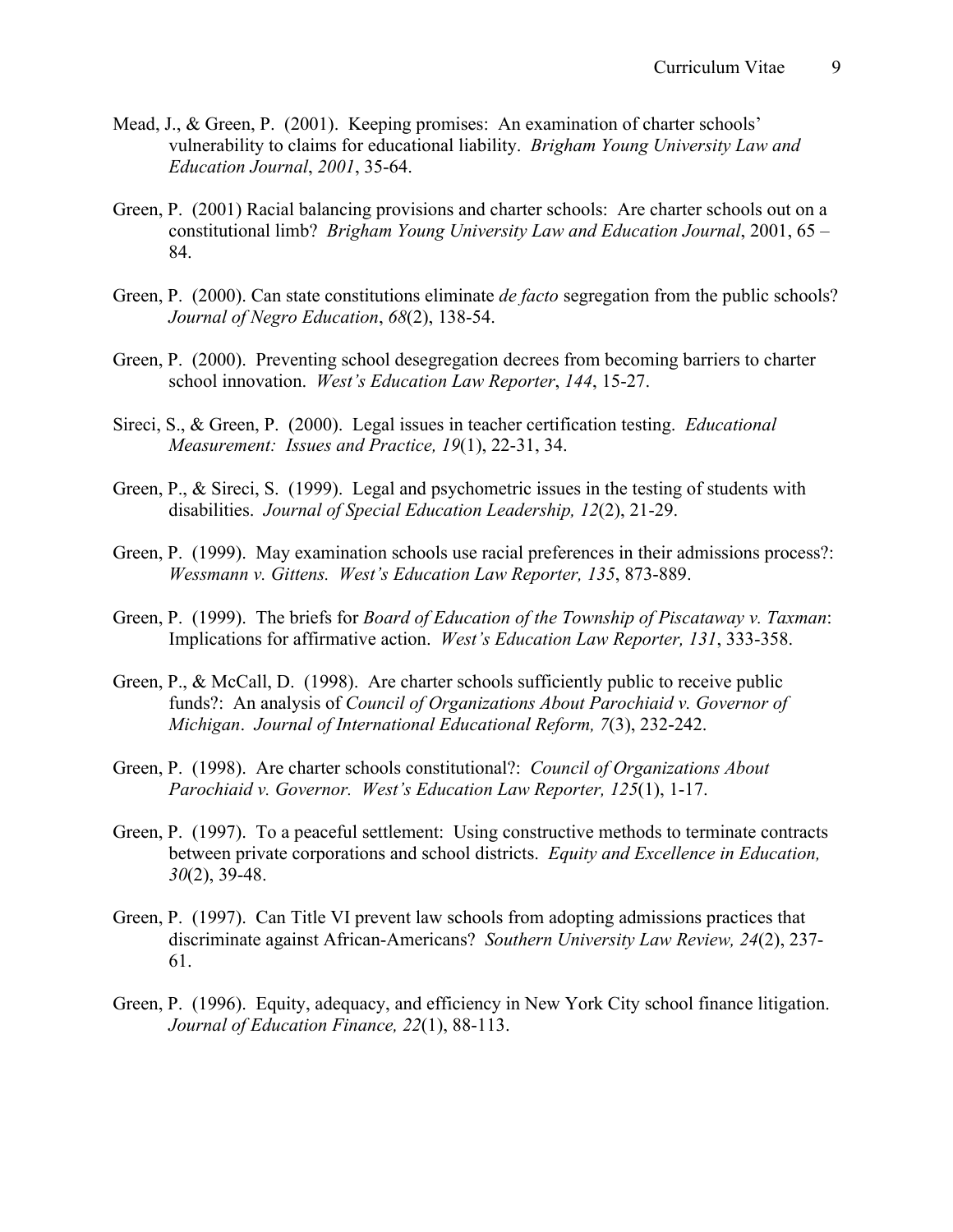### **TECHNICAL REPORTS**

- Mead, J., & Green, P. (2019). *Intentional equity: Ensuring that charter schools advance equal educational opportunity*. The Century Foundation.
- Welner, K., & Green, P. (2018). *Private school vouchers: Legal challenges and civil rights protections*. Retrieved May 22, 2018 from https://www.civilrightsproject.ucla.edu/events/2018/bringing-civil-rights-research-tobear-on-voucher-programs-are-the-promises-realized.
- Mead, J., & Green, P. (2012). *Chartering equity: Using charter school legislation and policy to advance equal educational opportunity.* Retrieved February 27, 2012 from http://nepc.colorado.edu/publication/chartering-equity.
- Mead, J., & Green, P. (2012). *Model policy language for charter school equity*. Retrieved February 27, 2012 from http://nepc.colorado.edu/publication/chartering-equity,

#### **BOOK REVIEWS**

- Green, P. (2010). Book Review: The unintended costs of free speech in public schools. *Teachers College Record*.
- Green, P. (2007). Book Review: Courting failure: How school finance lawsuits exploit judges' good intentions and harm our children. *Teachers College Record*.

### **CONFERENCE PRESENTATIONS**

- Green, P. (2021, October 20). The evolution of private school choice. Invited panel for the 2021 Virtual Forum on Education Policy, Education Commission of the States.
- Green, P. (2021, June 14). NPR Education Symposium. Invited panel for NPR.
- Green, P. (2021, May 14). Hot topics in education law. Invited Panel at the Martha McCarthy Institute, Indiana University-Bloomington.
- Green, P. (2021, April 15). School choice panel. Invited panel at the UChicago Public Union.
- Jiménez-Castellanos, O, Enoch-Stevens, T., & Green, P. (2021, April 8). Intersection of antiblack racism and school finance reform from slavery to post Civil Rights (1619-2020). Concurrent paper session for the National Education Finance Academy.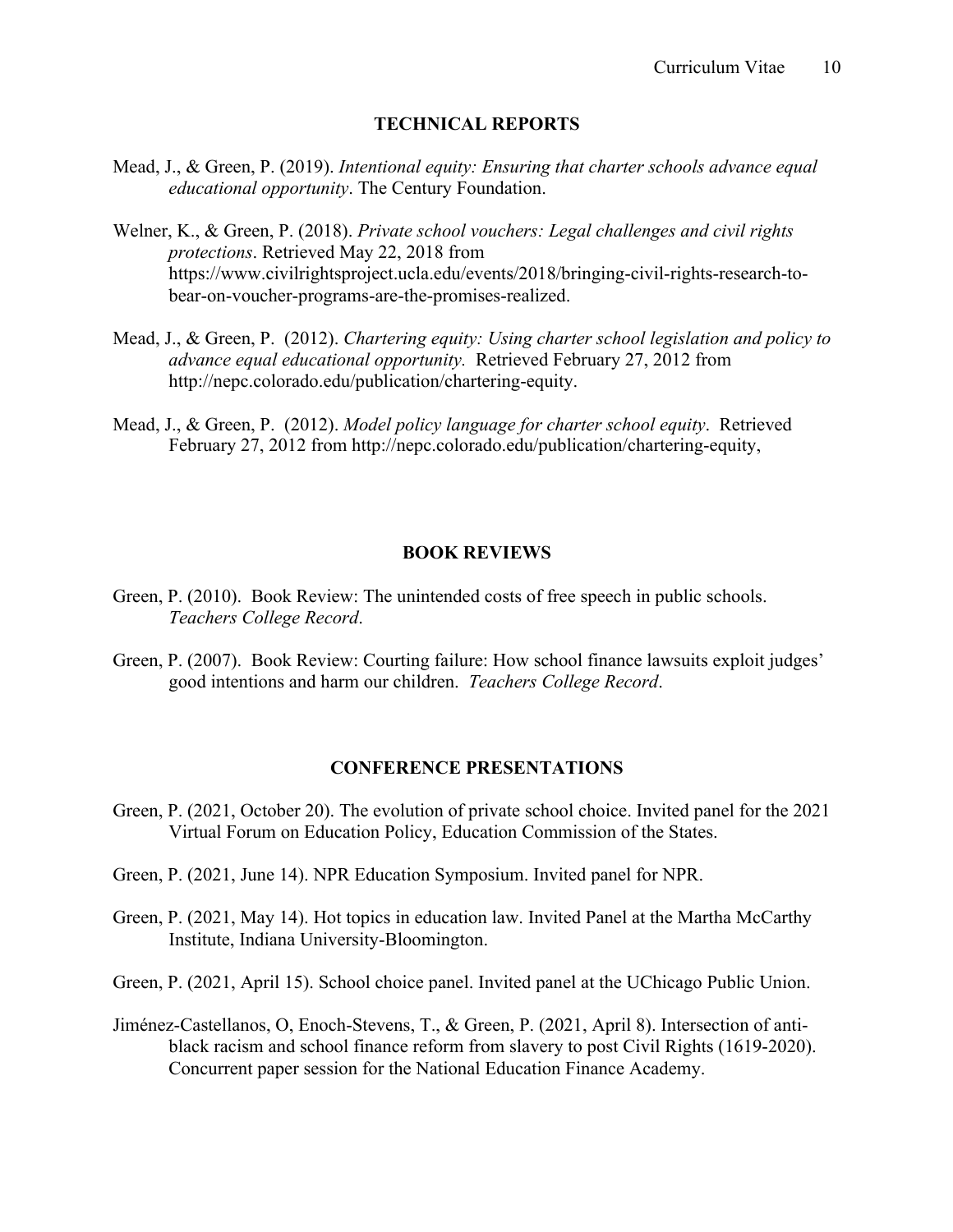- Green, P. (2021, April 8). AERA Education Policy Handbook Roundtable. Annual Conference of the American Education Research Association.
- Green, P. (2021, April 1). Legal status and oversight issues surrounding charter schools. Webinar conducted for the BYU Law and Education Institute and the Education Law Association.
- Green, P. (2021, March 17). Black-white school funding disparities: Their causes and solutions. Invited presentation for *The Race and Equal Protection of the Laws Program*. Penn State Dickinson School of Law.
- Green, P. (2020, December 15). School choice in a time of transition. Webinar conducted by Brown Center for Education Policy at Brookings and the National Center for Research on Education Access and Choice (REACH).
- Green, P. (2020, December 3). Beyond *Espinoza*: Challenging vouchers in the courts. Webinar conducted for Southern Poverty Law Center and Public Funds Public Schools.
- Green P. (2020, October 29). Educational inequity. Invited panel at symposium titled *Race and the pandemic*. Washington & Lee Journal of Civil Rights and Social Justice, Zoom.
- Green P. (2020, August 1). Workshop on constitutional law: Lessons from school finance litigation. Panel presentation at Southeast Association of Law Schools Conference, online.
- Green, P. (2020, July 23). Something to lose: How school voucher programs fail to provide civil rights and constitutional protections. Webinar conducted by Southern Poverty Law Center and Public Funds Public Schools.
- Green, P. (2019, November 15). Charter school and school choice legal update. Panel presentation at Education Law Association, Norfolk, VA.
- Green, P. (2019, September 15). *Hot topics in educational law*. Invited panel at the National Education Policy Center, Boulder, CO.
- Green, P. (2019, August 11). From *Brown* to now: Legal responses to school resegregation. Panel presentation at American Bar Association, San Francisco, CA.
- Green, P. (2019, May 10). Policies and practices perpetuating racial inequality. Invited panel presentation at Brown@65: National Symposium for the 65th Anniversary of *Brown v. Board of Education*. Penn State University. State College, PA.
- Green, P. (2019, April 7). Resisting resegregation in public education. Panel presentation at the American Education Law Association, Toronto, Canada.
- Green, P. (2018, November 8). Charter school litigation update. Presentation at Education Law Association Conference, Cleveland, OH.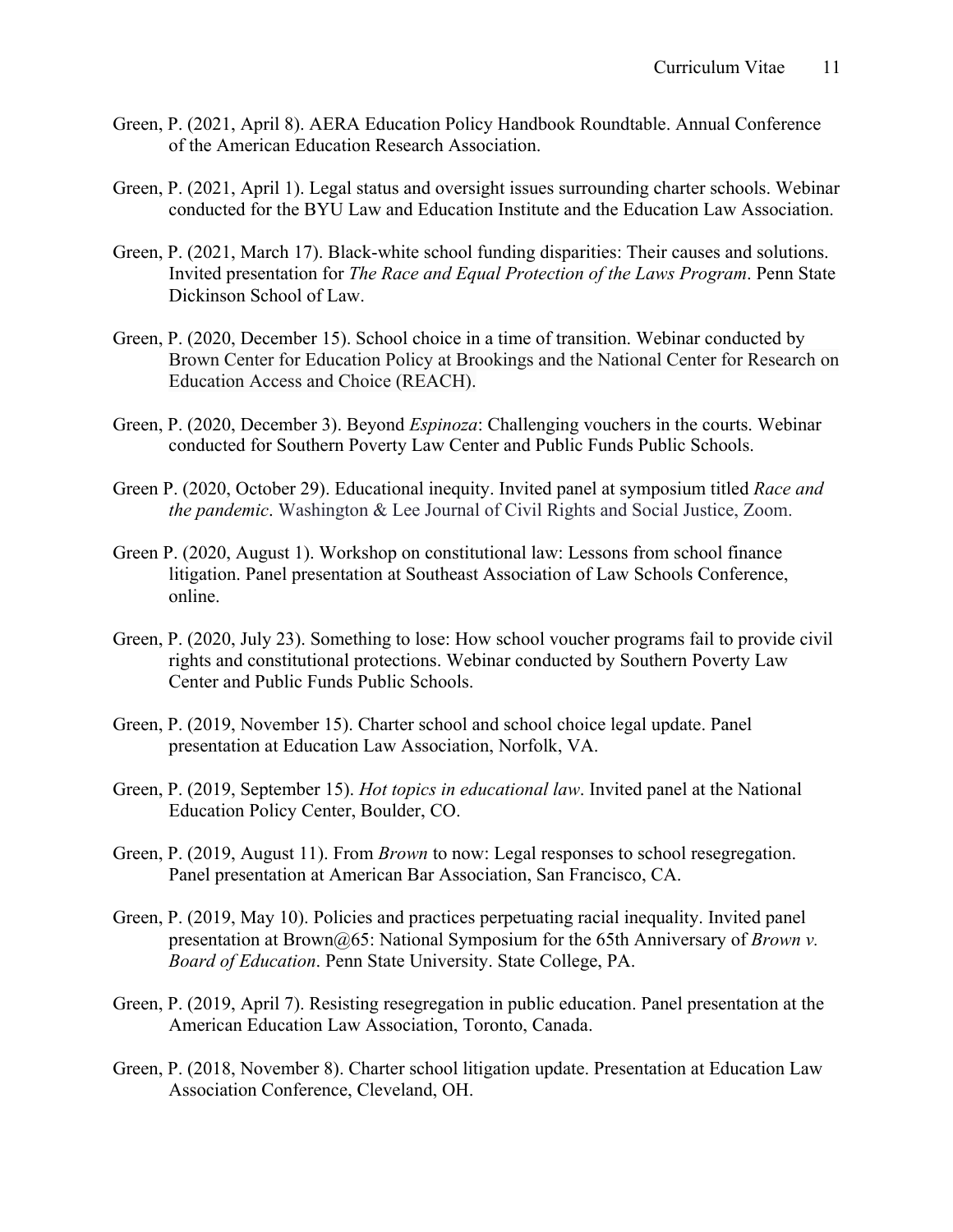- Green, P. (2018, November 2). The promises and pitfalls of school choice. Symposium titled *Hiding in plain sight: What education reform needs*. University of Arkansas School of Law, Fayetteville, AR.
- Green, P. (2018, October 10). *Charter schools, academy schools, and related-party transactions: Same scams, different countries*. Invited presentation at Peabody Colloquium Speaker Series. Nashville, TN.
- Green, P. (2018, September 14). *The challenge of making research usable and used*. Invited panel at the National Education Policy Center, Boulder, CO.
- Green, P. (2018, May 16). *The state of private school choice*. Invited panel at Education Writers Association National Seminar. Los Angeles, CA.
- Green P., & Connery, C. (2018, April). *The underrepresentation of CLD students in gifted and talented programs: Implications for law and practice*. Paper presentation at American Education Research Association Conference, New York, NY.
- Green, P. (2017, December). *Are charter schools the second coming of Enron?:An examination of the gatekeepers that protect against dangerous related-party transactions in the charter school sector*. Presentation at Oxford Education Research Symposium, Oxford.
- Green, P. (2017, November). *Are charter schools the second coming of Enron?: An examination of the gatekeepers that protect against dangerous related-party transactions in the charter school sector*. Presentation at Education Law Association Conference, San Diego, CA.
- Green, P., (2017, October). *Perspectives on school choice*. Invited panel at Northeast Education Research Association Conference, Trumbull, CT.
- Green, P. (2017, June). *Are charter schools the second coming of Enron?: An examination of the gatekeepers that protect against dangerous related-party transactions in the charter school sector*. Presentation at Canada International Conference on Education.
- Green, P. (2017, June). *Are charter schools the second coming of Enron?:An examination of the gatekeepers that protect against dangerous related-party transactions in the charter school sector*. Presentation at International Conference on Law, Regulations and Public Policy, Singapore.
- Green, P. (2017, March). Education reform in Mississippi today*.* Symposium *200 Years in Review: Education and the Mississippi Constitution,* sponsored by Mississippi College of Law.
- Green, P. (2016, December). *Are we heading for a charter school "bubble"?: Lessons from the Subprime Mortgage Crisis*. Presentation at Oxford Education Research Symposium,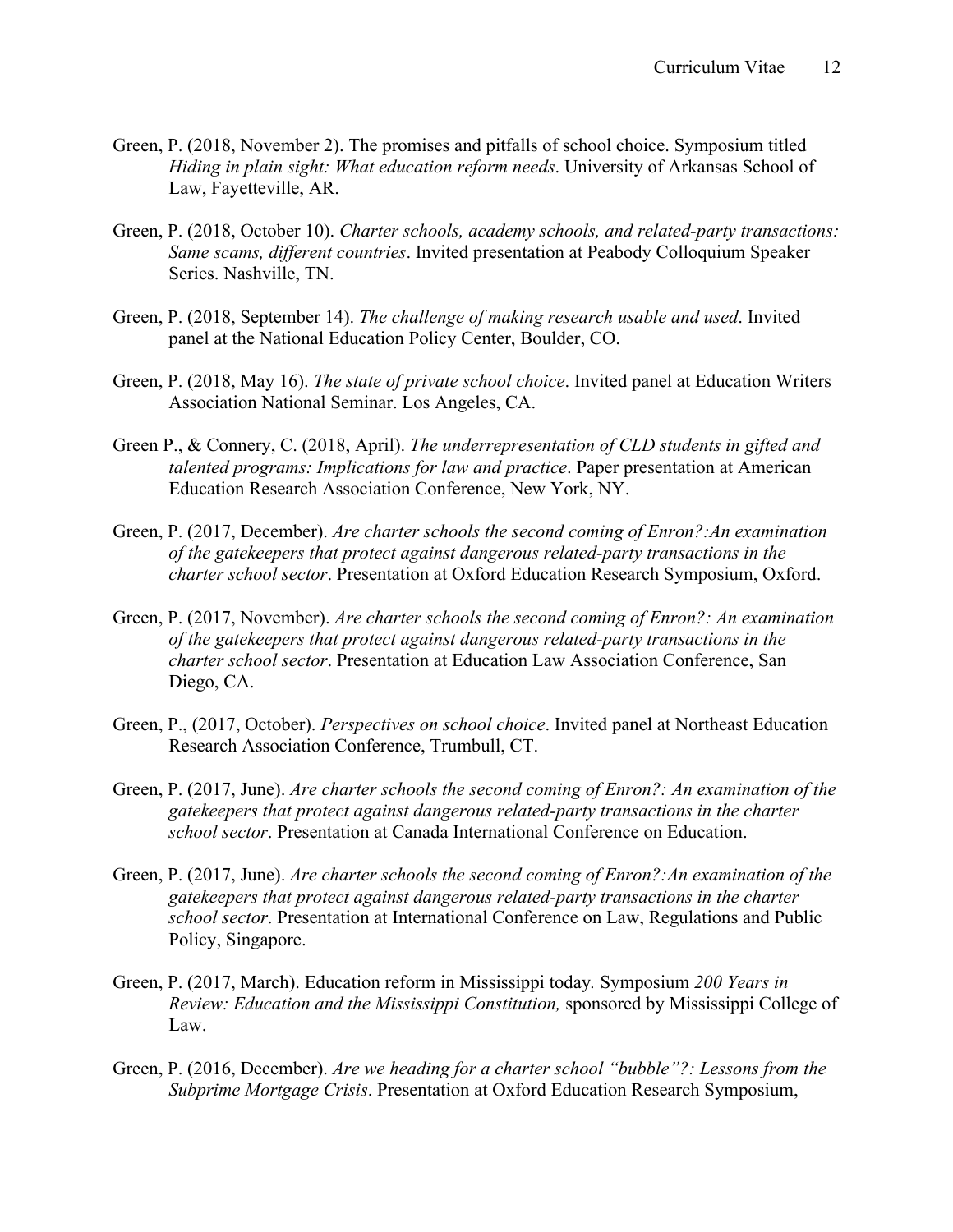Oxford.

- Green, P. (2016, November). *Voucher programs and marginalized populations*. Symposium at Education Law Association Conference, Orlando, FL.
- Green, P. (2016, April). Charter schools and the community. Symposium *Can markets save education?*, sponsored by the Classical Liberal Institute, New York University School of Law.
- Green, P. (2016, February). *Emerging legal challenges to school choice: Are charter schools public or private?*, sponsored by the Rebellious Lawyering Conference, Yale Law School.
- Green, P. (2015, October). Debate on role of federal government. Symposium titled *School inequality: Challenges and solutions*, sponsored by the Allen Chair Symposium, University of Richmond School of Law.
- Green, P. (2015, October). *Public funding, private rules: How charter schools have taken advantage of their hybrid characteristics*. Invited presentation at Northeast Educational Research Conference, Trumbull, CT.
- Green, P. (2015, October). *Education*. Symposium titled *Small state, big debate: Race*, sponsored by CT Mirror, Fairfield, CT.
- Green, P. (2015, July). *IDEA at 40*. Discussion group at Southeast Association of Law Schools Conference, Boca Raton, FL.
- Green, P. (2015, March). *Charter schools*. Presentation at Trends in education and law symposium, sponsored by University of Massachusetts Law Review, Dartmouth, MA.
- Green, P. (2015, February). *Developing a private litigation approach to charter school accountability*. Roundtable teleconference presented by the ABA Children's Rights Litigation Committee.
- Green, P. (2014, October). *Having it both ways: How charter schools try to obtain the funding of public schools and the autonomy of private schools*. Presentation at Neag School of Education's 15th Anniversary Celebration, Storrs, CT.
- Green, P. (2014, October). *Organizing the charter sector – angles & arguments*. Presentation at National Organization of Lawyers for Education (NOLEA) Conference, Washington, DC.
- Green, P. (2014, August). *Reauthorization of NCLB*. Panel at Southeast Association of Law Schools Conference, Amelia Island, FL.
- Green, P. (2014, May). *Charter schools and public/private legal distinctions*. Presentation at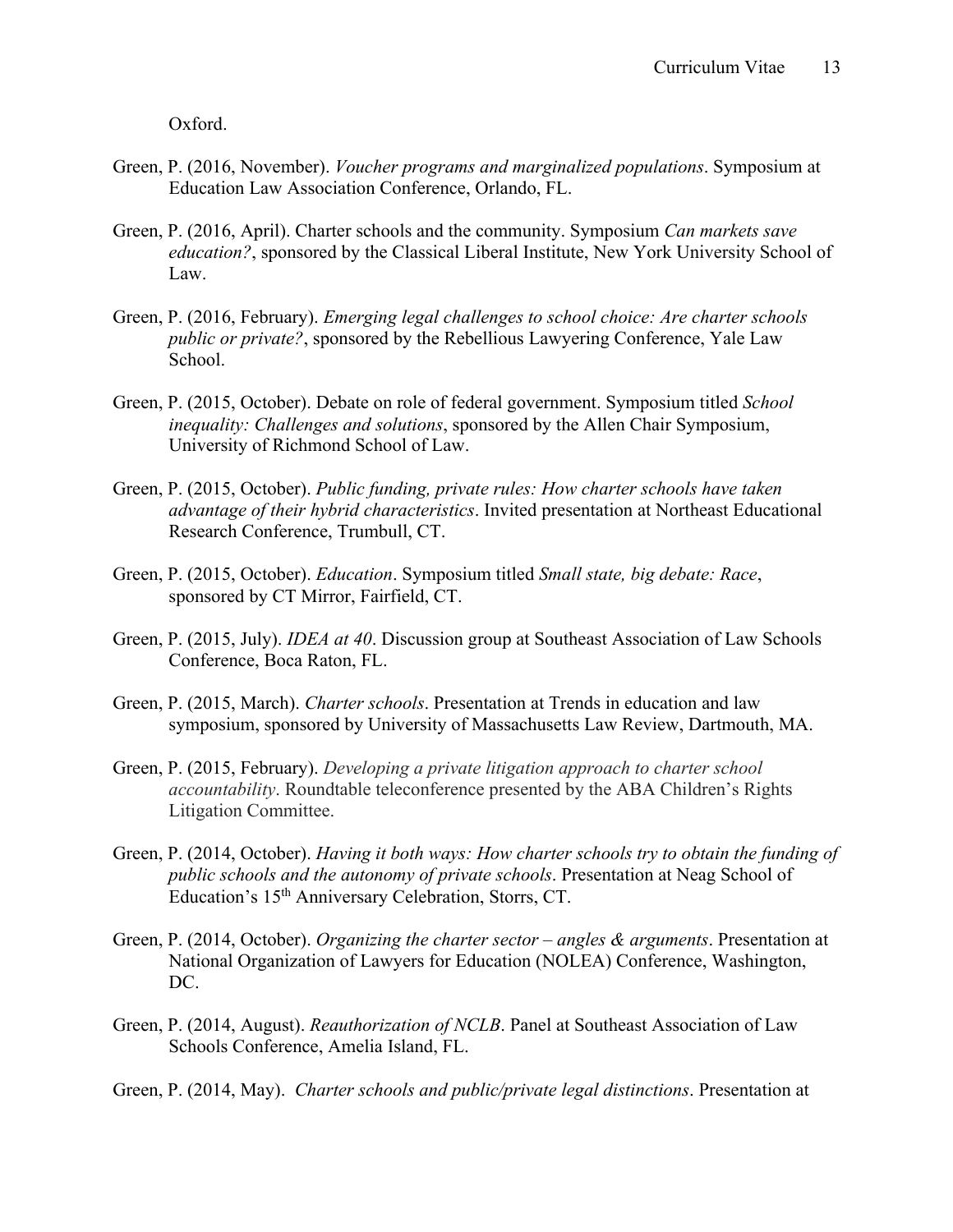Democratic Attorneys General Association Spring Conference, Seattle, WA.

- Green, P. (2014, April). *An analysis of the policy, research, and legal issues surrounding the exclusion of charter schools from the teacher evaluation revolution.* Brownbag Lecture Series, sponsored by the Neag School of Education, Office of Assessment, Storrs, CT.
- Green, P. (2014, April). *An analysis of the policy, research, and legal issues surrounding the exclusion of charter schools from the teacher evaluation revolution.* Brownbag Lecture Series, sponsored by the University of Massachusetts Research and Psychometric Program, Amherst, MA.
- Green, P. (2014, April). *Navigating academic conferences*. Panel at American Education Research Association, Philadelphia, PA.
- Green, P. (2014, February). *Perpetuation of educational disparities after* Brown. Symposium entitled Brown v. Board of Education *at 60: Looking Back, Looking Forward*, sponsored by Washburn School of Law, Washburn, KS.
- Green, P. (2013, February). *Managing privatization and reassessing practices in local and international contexts*. Randolph W. Thrower Symposium, Emory University, Atlanta, GA.
- Green, P., Lugg, C., & Rodriguez, G., (2011, November). Building bridges: Closing the gap between the academic and policy worlds. Symposium presented at the Annual University Council of Educational Administration, Pittsburgh, PA.
- Green, P., & Mead, J., & Oluwole, J. (2011, November). *Parents Involved*, school assignment plans and the Equal Protection Clause: The case for special constitutional rules. Presented at the Annual Education Law Association Conference, Chicago, IL.
- Green, P., & Oluwole, J. (2011, April). Grating race-conscious student assignment plans in the cauldron of *Parents Involved v. Seattle School District*." Annual Conference of the American Educational Research Association, New Orleans, LA, April 2011, New Orleans, LA.
- Green, P., (2011, March). The legal issues surrounding race and charter schools. Association of Public Charter School Attorneys Meeting, March 2011, San Diego, CA.
- Green, P., & Mead, J. (2010, May). *Parents Involved*, School assignment plans, and the Equal Protection Clause: The case for special constitutional rules. Presented at the Annual American Educational Research Association.
- Green, P., & Moran, P. (2009, November). The state constitutionality of voucher programs: Religion is not the sole component. . Presented at the Annual Education Law Association Conference, Louisville, KY.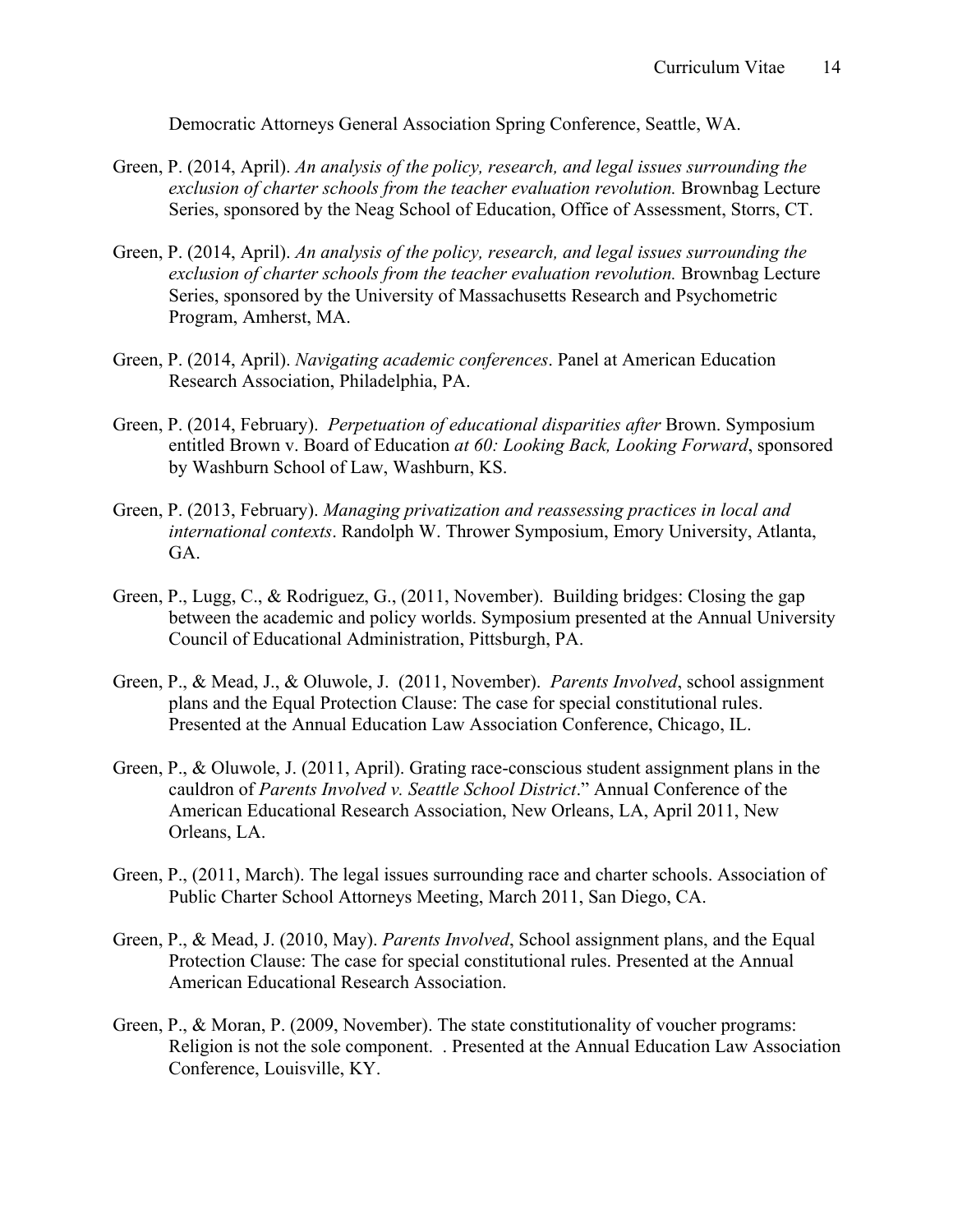- Green, P. (2008, November). *Legal issues in the accountability movement*. Presented at the Annual Education Law Association Conference, San Antonio,TX.
- Green, P., Oluwole, J., Baker, B. (2008, April). No child left behind: Racial equal educational opportunity through school finance litigation. Paper presented at the Annual Journal of Gender, Race & Justice Symposium, Iowa City, Iowa.
- Green, P., et. al. (2008, April). Beyond *Brown*: New approaches to addressing inequities in education for African American ales. Interactive Symposium at the Annual Conference of the American Educational Research Association, New York, NY.
- Baker, B., & Green, P. (2008, February). *Financing schools to Meet Education Needs*. Paper presented at the Annual National Title I Conference, Nashville, Tennessee.
- Green, P. (2007, November). *Worse than Plessy*. Paper presented at the Annual Conference of the Education Law Association, San Diego, California.
- Baker, B. & Green, P. (2007, April). AERA symposium: Roundtable sessions on the handbook of education policy. Presented at the Annual Conference of the American Educational Research Association, Chicago, IL.
- Green, P. (2007, July). *Charter schools*. Workshop presentation at Annual Meeting of the Education Law Conference, Portland, ME.
- Milksch, K., Bon, S., Green, P., Eckes, S., & Baker, B. (2007, April). Transitions to college: Proposing a legal framework to assist underrepresented populations. Presented at the Annual Conference of the American Educational Research Association, Chicago, IL.
- Green, P., Baker, B., & Oluwole, J. (2006, October). *Race-conscious funding strategies and school finance litigation*. Paper presented at the Annual Conference of the Education Law Association, Paradise Island, The Bahamas.
- Green, P., & Quinn, K. (2006, July). *Charters – the latest word*. Workshop presentation at Annual Meeting of the Education Law Conference, Portland, ME.
- Green, P., Mead, J., & Oluwole, J. (2006, April). *Re-examining the constitutionality of prayer in school in light of the retirement of Justice O'Connor*. Presented at the Annual Conference of the American Educational Research Association, San Francisco, CA.
- Gooden, M., McCarthy, M., Daniel, P., & Mead, J., Russo, C., & Green, P. (2006, April). School law and social justice: What are the current issues and why should we care? Symposium at the Annual Conference of the American Educational Research Association, San Francisco, CA.
- Daniel, P., & Eckes, S., Green, P., & Goodwin, M. (2005, November). Conversation: *Brown v. Board of Education II* (1955) and the Doctrine of Practical Flexibility in Leadership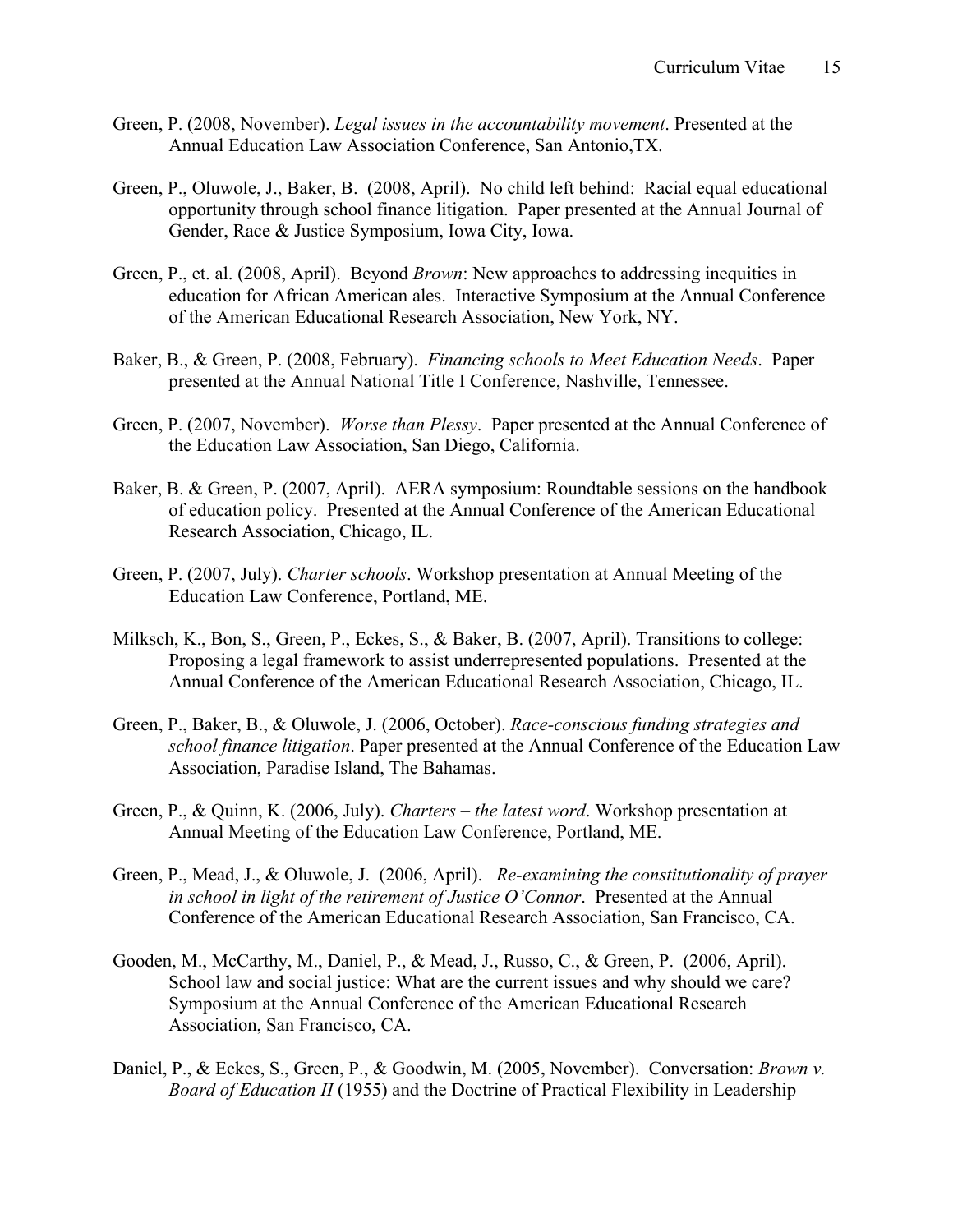Decisions: Implication For Education Change. Symposium conducted at the Annual Conference for the University Council for Educational Administration, Nashville, Tennessee.

- Baker, B., & Green, P. (2005, November). *Milliken* Remedies and Legislative Tradeoffs between Cost, Efficiency and Segregation: The Case of Kansas City, Missouri. Paper presented at the Annual Conference for the University Council for Educational Administration, Nashville, Tennessee.
- Greaves, F., & Green, P. (2005, November). *Charter schools and educational management organizations*. Paper presented at the Annual Conference of the Education Law Association, Memphis, Tennessee.
- Baker, B., & Green, P. (2005, April). *The re-measurement of equity (and adequacy) in school finance*. Paper presented at the Annual Conference of the American Education Research Association, Montreal, Canada.
- Baker, B., & Green, P., & Oluwole, J. (2005, March). *Sorting out the role of race and ethnicity in educational production and costs: Policy and legal implications*. Paper presented at the Annual Conference of the American Education Finance Association, Louisville, Kentucky.
- Baker, B., & Green, P. (2005, March). *Reframing the measurement of equity and adequacy in education finance: Empirical tests for contemporary causes of action*. Paper presented at the Annual Conference of the American Education Finance Association. Louisville, KY
- Beckham, J., Eckes, S., Green, P., Russo, C., Lopez, G., & McCarthy, M. (2004, November). *Brown* at 50: Implications for public education. Symposium conducted at the Annual Conference for the University Council for Educational Administration, Kansas City, Missouri.
- Baker, B., & Green, P. (2004, November). Race as a plus factor in state school finance policy. Paper presented at the Annual Conference for the University Council for Educational Administration, Kansas City, Missouri.
- Green, P., Haubrich, P., O'Neill, P., & Rhim, L. (2004, October). *Special education and charter schools: The Authorizers' Role*. Symposium presented at the Annual Meeting of the National Association of Charter School Authorizers, Philadelphia, PA.
- Green, P. (2004, September). *Tricks of the trade: State legislative actions in school finance policy that perpetuate race-related disparities in the post-Brown era*. Paper presented at the Franklin D. Patterson Research Institute Conference, Washington, DC.
- Green, P. (2004, September). *The impact of law on African American males*. Paper presented at the Franklin D. Patterson Research Institute Conference, Washington, DC.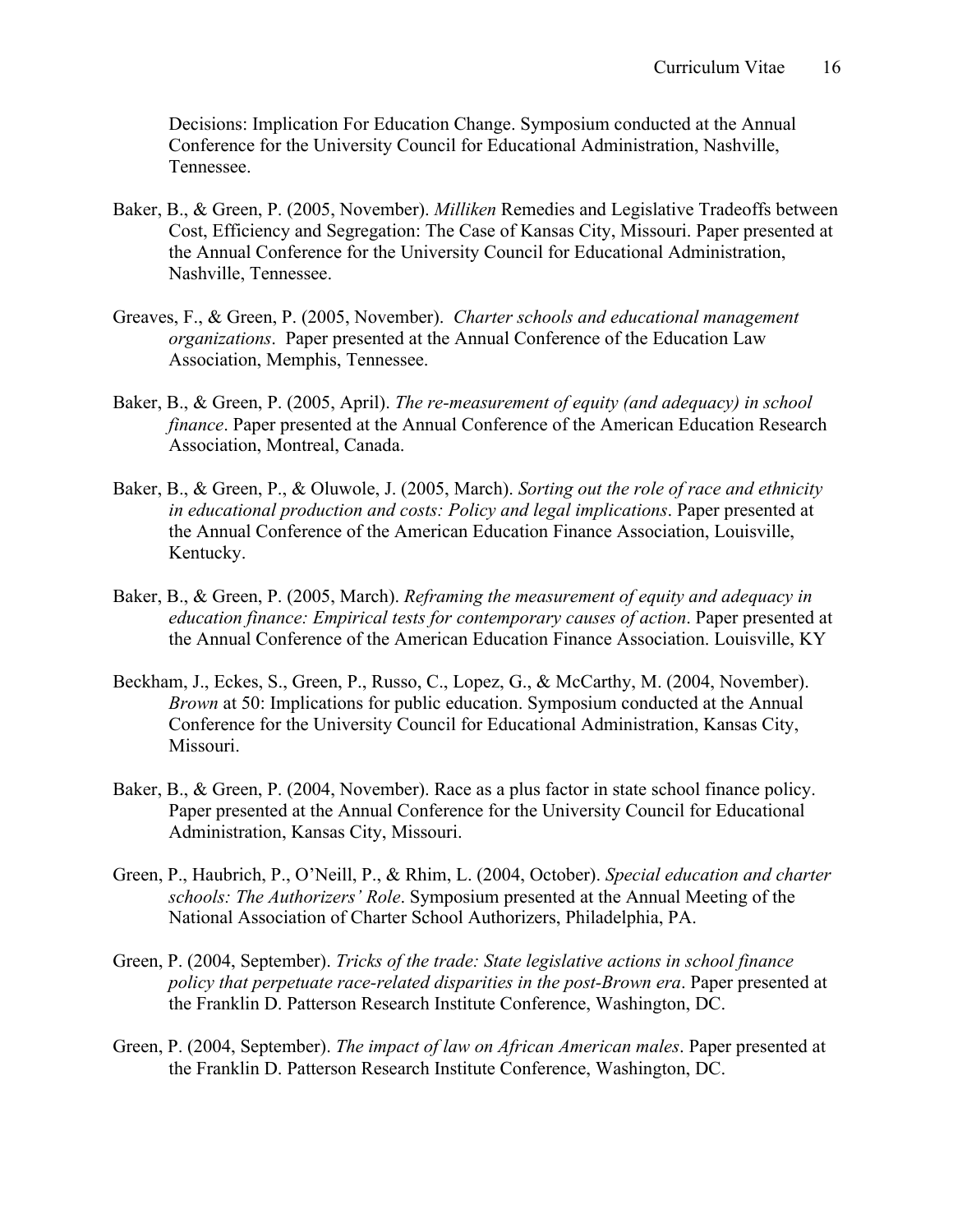- Green, P. (2004, November). *Montoy v. State* and state racial finance disparities: Will the Kansas courts get it right this time? Paper presented at the Annual Conference of the Education Law Association, Tucson, Arizona.
- Cordeiro, P., Green, P., Lopez, G., Murtadha, K., & Noley, G. (2004, April). *Diversity in the community of scholars*. Faculty panel at the Annual Conference for the American Educational Research Association, San Diego, CA (Clark Seminar)
- Welner, K., & Mead, J., & Green, P. (2004, April). *Race-conscious K-12 student assignment policies in the wake of Grutter: Three perspectives.* Symposium at the Annual Conference for the American Educational Research Association, San Diego, CA.
- Rolle, A., Alexander, N., Green, P. (2004, April). *Potential and possibilities: A discussion of school finance research in the 21st Century*. Symposium at the Annual Conference for the American Educational Research Association, San Diego, CA.
- Green, P. (2004, April). *Brown v. Board of Education and school finance litigation*. *Potential and possibilities: A discussion of school finance research in the 21st Century*. Symposium at the Annual Conference for the American Educational Research Association, San Diego, CA.
- Baker, B., & Green, P, & Markham, P. (2004, February). *Legal and empirical analysis of state financing of programs for children with English language communication barriers*. Paper presented at the Annual Meeting of the National Association for Bilingual Education, Albuquerque, NM.
- Baker, B., Fusarelli, L, & Green, P. (2003, November). *Tricks of the trade: State legislative actions in school finance policy that perpetuate race-related disparities in the post-Brown era*. Paper presented at the Annual Conference for the University Council for Educational Administration, Portland, Oregon.
- Mead, J., & Green, P. (2003, November). *Charter schools*. Preconference seminar conducted at the Annual Conference of the Education Law Association, Savannah, Georgia.
- Mead, J., & Green, P. (2003). *Charter schools and the law: Chartering new legal relationships*. Paper presented at the Annual Conference of the American Educational Research Association, Chicago, Illinois.
- Green, P. (2002, November). *Charter schools and race*. Paper presented at the Annual Conference of the Education Law Association, New Orleans, Louisiana.
- Berger, J., & Green, P. (2002, September). *Diversity Among Equals: Affirmative Admission and Educational Opportunity*. Paper presented at the Annual Conference for the National Association for College Admissions Counseling, Salt Lake City, Utah.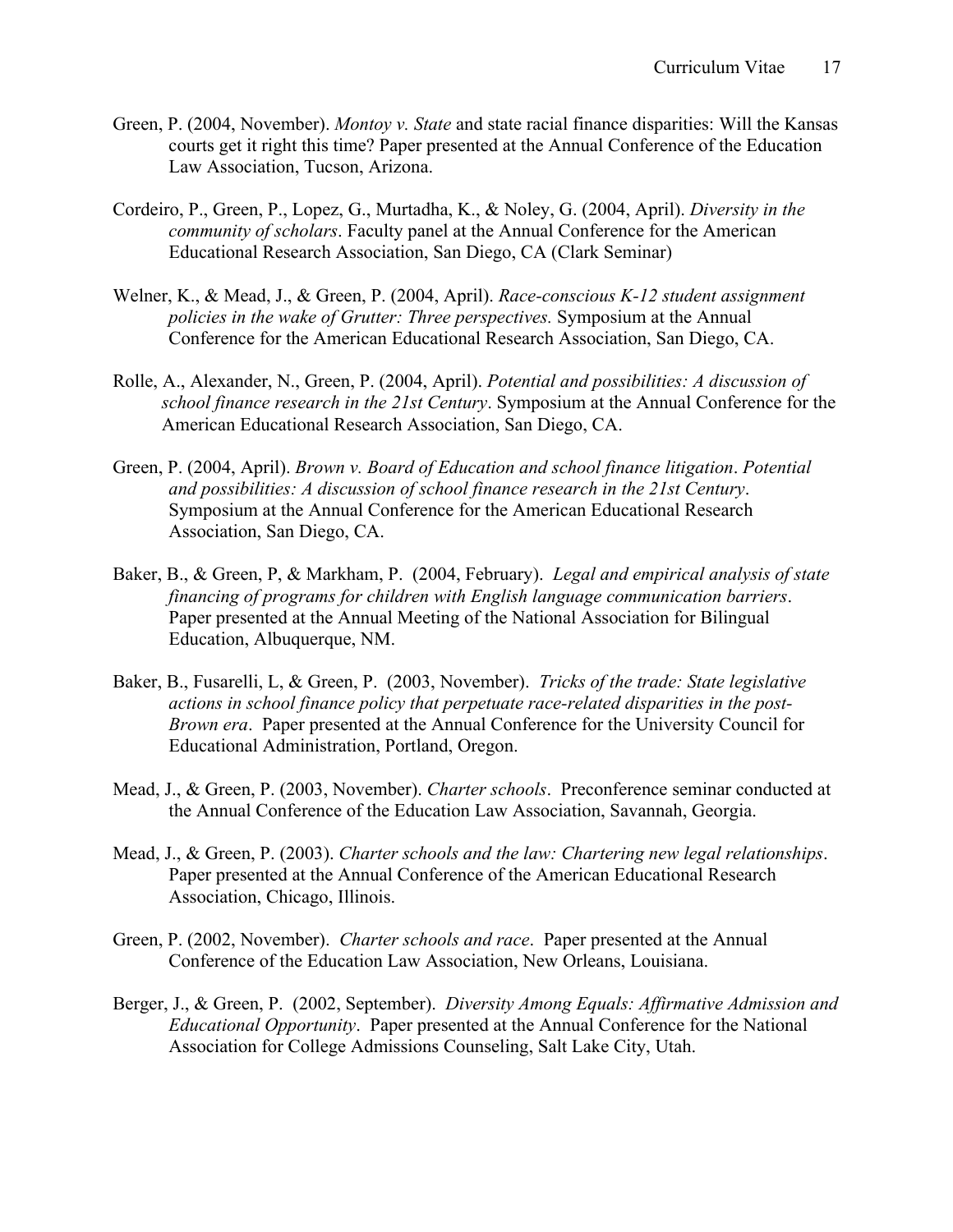- Green, P. & Baker, B. (2002, April). *Circumventing Rodriguez: Using the Equal Protection Clause to challenge state school finance inequities*. Paper presented at the Annual Conference of the American Educational Research Association, New Orleans, Louisiana.
- Green, P. (2001, November). *Charter schools and state constitutions*. Paper presented at the Annual Conference of the Education Law Association, Albuquerque, New Mexico.
- Green, P. (2001, October). *Legal issues surrounding affirmative admissions*. Invited presentation at conference discussing release of *Diversity among Equals: Educational Opportunity and the State of Affirmative Admissions in New England*, a report sponsored by Nellie Mae.
- (2001, April). *The effects of recent policy changes on the educational pathways of underrepresented populations*. Symposium at the Annual Conference of the American Educational Research Association, Seattle, Washington.
- Green, P. (2001, April). *Charter schools and religious institutions: A match made in heaven?* Roundtable paper presented at the Annual Conference of the American Educational Research Association, Seattle, Washington.
- Baker, B., & Green P. (2001, March). *Challenging school finance policy as civil rights violation: The application of Title VI to school finance in Kansas*. Paper presented at the Annual Conference of the American Education Finance Association, Cincinnati, Ohio.
- Green, P. (2000, November). *Preventing school desegregation decrees from becoming barriers to charter school innovation*. Paper presented at the Annual Conference of the Education Law Association, Atlanta, Georgia.
- Green, P. (2000, April). *Racial balancing provisions and charter schools: Are charter schools out on a constitutional limb?* Roundtable paper presented at the Annual Conference of the American Educational Research Association, New Orleans, Louisiana.
- Green, P. (1999, November). *May examination schools use racial preferences in their admissions process?: Wessmann v. Gittens*. Paper presented at the Annual Conference of the Education Law Association, Chicago, Illinois.
- Green, P., & Sireci, S. (1999, May). *Legal issues surrounding assessment*. Invited workshop conducted at Conference for Literacy Assessment in Massachusetts: Looking Forward.
- Mead, J., & Green, P. (1999, April). *Making promises: Have charter schools resurrected educational malpractice as a cause of action?* Paper presented at the Annual Conference of the American Educational Research Association, Montreal, Canada.
- Boscardin, M. L., Green, P., & Hutchinson, S. (1999, April). *State of the states: Massachusetts.* Paper presented at the Annual Conference of the American Educational Research Association, Montreal, Canada.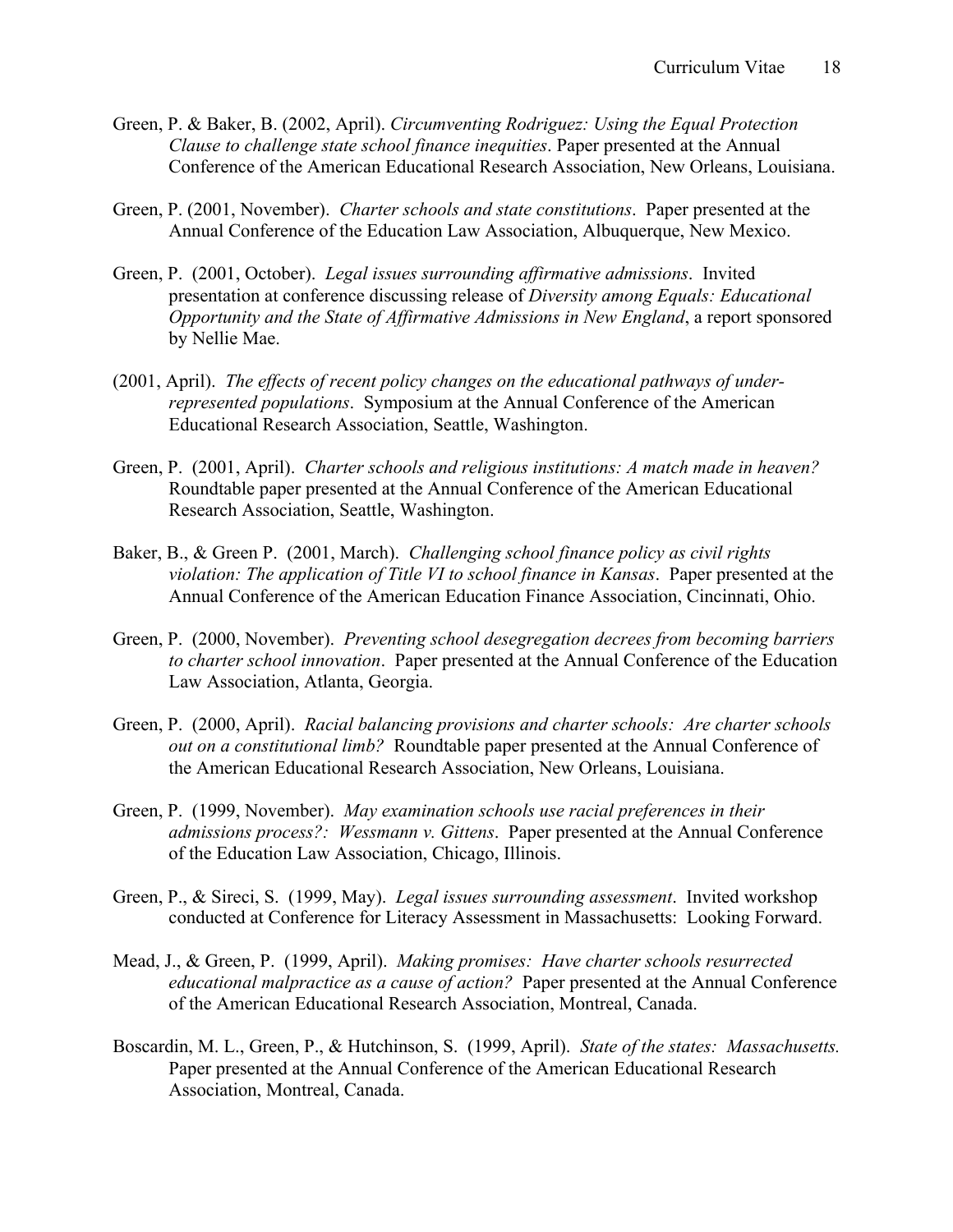- Green, P. (1998, November). *Briefs for Board of Education of the Township of Piscataway v. Taxman: implications for affirmative action*. Paper presented at the Annual Meeting of the Education Law Association, Charleston, South Carolina.
- Green, P., & Sireci, S. (1998, October). *Legal issues in teacher certification tests*. Poster presentation at the Annual Conference of the Northeast Education Research Association, Ellenville, New York.
- Green, Paul, & Green, Preston. (1998, April). *The Piscataway case: Another closing door*. Paper presented at the Annual Conference of the American Education Research Association, San Diego, California.
- Green, P., & McCall, D. (1998, April). *Desegregation in Connecticut: Public reaction to Sheff v. O'Neill*. Paper presented at the Annual American Education Research Association Conference, San Diego, California.
- Green, P., & McCall, D. (1997, November). *Policy options for interdistrict desegregation*. Paper presented at the Annual Conference of the Education Law Association, Seattle, Washington.
- Green, P. (1997, March). *Using Title VI's disparate impact regulations to prevent law schools from adopting admissions practices that discriminate against African-Americans*. Paper presented at the Annual Conference of the American Education Research Association, Chicago, Illinois.
- Green, P. (1996, April). *A study of the contract between the Baltimore City Public Schools and Education Alternatives Inc.: Were the academic interests of students sufficiently addressed?* Paper presented at the Annual Conference of the American Education Research Association, New York, New York.
- Green, P. (1996, April). *Affirmative action plans for educational admissions decisions: Legal constraints and policy options*. Paper presented at the Annual Conference of the American Education Research Association, New York, New York.

## **MEDIA REFERENCES AND APPEARANCES**

- Otte, E. (2021, October 23). UConn prof crunches numbers, pitches plan to fix racial disparities in education. *CT Examiner*.
- Jacobson, L. (2021, September 27). How far will Supreme Court's super-conservative majority go to push religious freedom in public schools? Maine choice case provides fresh test. *The 74*.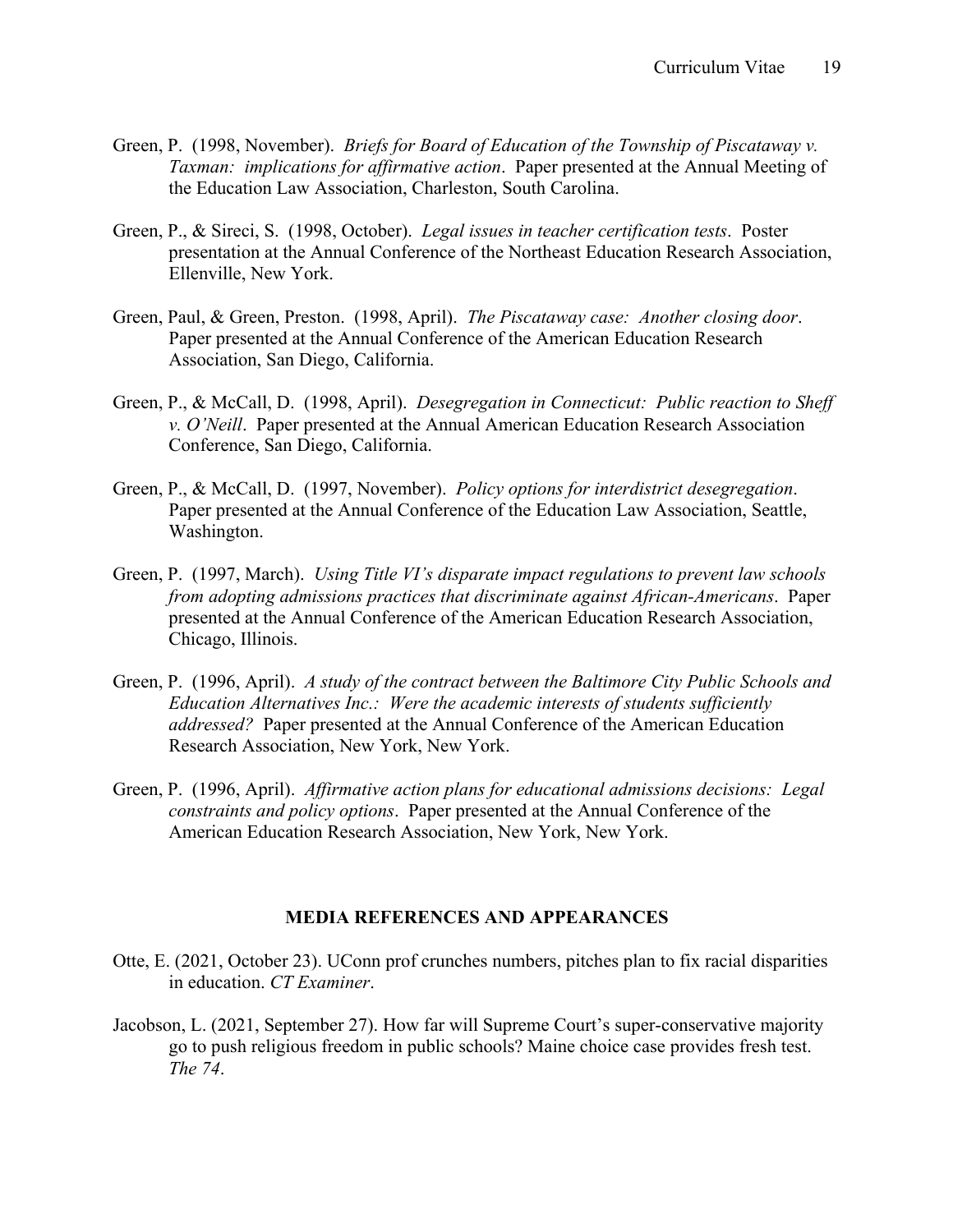Teachers Stories Podcast. (2021, September 20). Preserving adequate and equitable funding.

Berkshire, J. (2021, September 10). Charter schools' scary future. *The New Republic*.

- Green, P., & Baker, B. (2021, September 16). How reparations can be paid through school finance reform. *The Conversation*.
- Hinnefeld, S. (2021, April 5). Scholars show how to challenge voucher discrimination. *School Matters*.
- Barnum, M. & Belsha, K. (2021, March 25). Unprecedented federal funding is on the way. Highpoverty schools are starting to reckon with how to spend it. *Chalkbeat*.
- Werth, J. (2021, March 18). A debate over charter schools that complicates partisan lines. *CT Examiner*.
- Saldaña, C., Baker, B., & Green, P. (2021, March 18). NEPC Talks Education: An interview with Bruce Baker and Preston Green about pandemic relief funds. *National Education Policy Center*.
- Haimson, L. (2021, February 24). Organizing Mutual Aid Education and School Funding Reparations. Talk out of school. *WBAI*.
- Baker, B., Cotto, R., & Green, P. (2021, January 4). Fixing Connecticut school finance: The time is now. *CtMirror*.
- Bryant, J. (2020, December 15). A flood of new charters shows how the industry may try to thrive – despite the pandemic. *AlterNet*.
- Barnum, M. (2020, October 29). DeVos will let religious groups apply for charter grants opening new legal battlefront. *Chalkbeat*.
- Baker, B., & Green, P. (2020, August 10). The post-*Espinoza* end game. National Education Policy Center.
- Aldrich, M. (2020, August 4). Tennessee's overturned school voucher law goes before appeals court on Wednesday. *Chalkbeat*.
- Bryant, J. (2020, July 14). Education 101: Don't open a new charter school in the middle of a pandemic. *National Education Policy Center*.
- Ruffer, M. (2020, June 24). Saga of seized diploma continues. *Republican-American*.
- Barnum, M. (2020, June 16). With coronavirus relief for private schools, legal experts say Betsy DeVos is pushing boundaries of the law. *Chalkbeat*.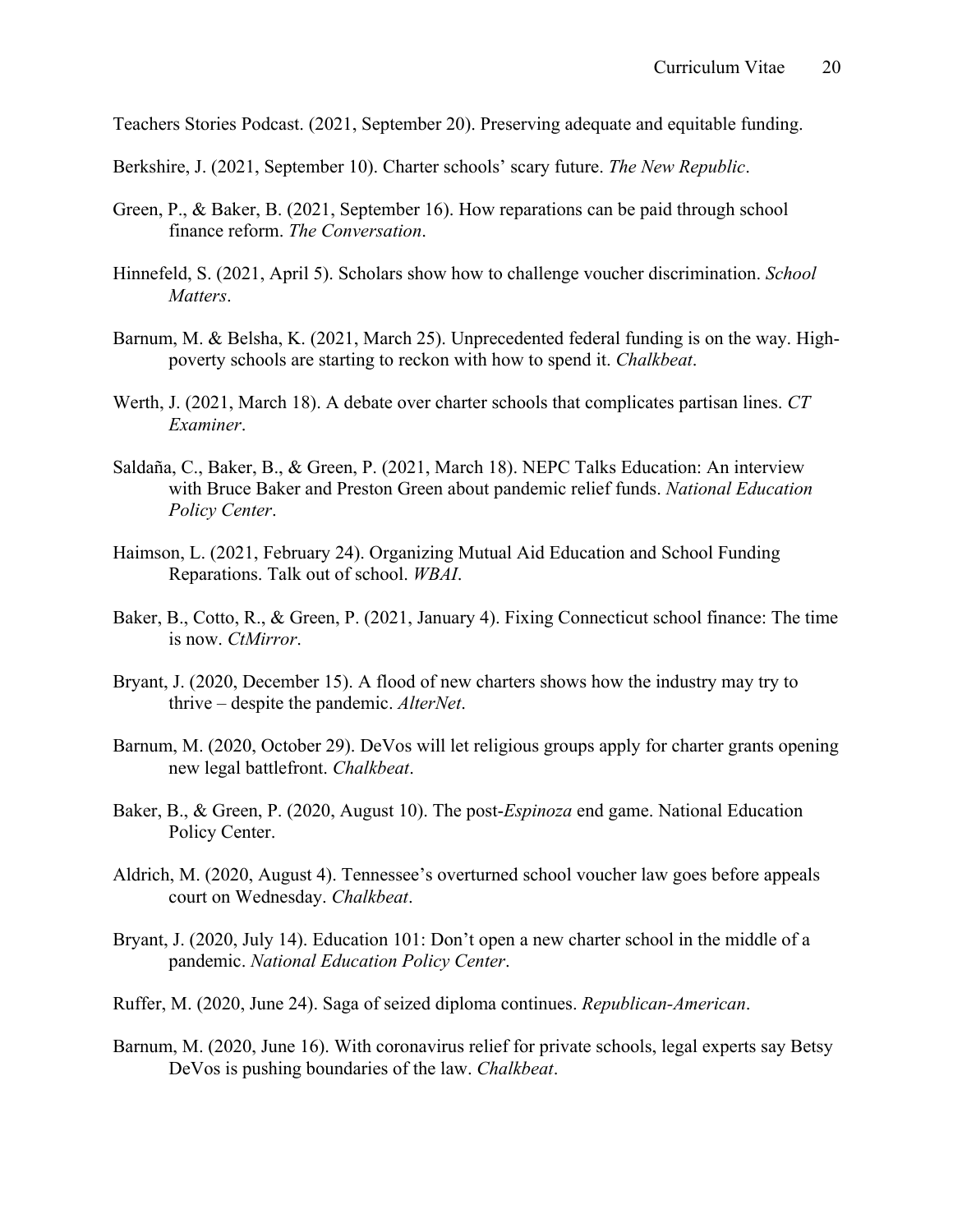- Baker, B., & Green, P. (2020, January 30). OPINION: Should plaintiffs in a U.S. Supreme Court ruling about school choice be careful what they wish for?: How the impacts of a decision on *Espinoza v. Montana Department of Revenue* could differ from expectations. *Hechinger Report*.
- Shaffer, M., & Dincher, B. (2020, January 27). In Indiana, school choice means segregation. *Phi Delta Kappan*.
- Barnum, M. & Belsha, K. (2020, January 21). This Supreme Court case could deliver a win for school choice advocates. What might happen next? *Chalkbeat*.
- Pink, A. (2019, November 18). Does an international school operating in NYC have a "no Israelis" policy? *Forward*.
- Washburn, B. (2019, September/October). Holding charter schools accountable. *Focus Magazine*.
- Jones, S. (2019, August 15). Preston Green named John and Maria Neag Professor of Urban Education. *UConn Today*.
- National Education Policy Center (2019, July 25). From black armbands to instagram: *Tinker* + 50. *NEPC Newsletter*.
- Berkshire, J. (2019, July 15). Anatomy of a charter school fraud. *Have You Heard Podcast*.
- Kebede, L. (2019, July 3). Feds give green light to controversial contract between Memphis charter school and Catholic diocese. *Chalkbeat*.
- Raden, B. (2019, June 11). How West Sacramento charters become self-segregated enclave? *Capital & Main*.
- Mahnken, K. (2019, June 9). Research shows that charter schools do best for California's lowincome and minority students. Now state officials are considering slowing their expansion. *LA School Report*.
- White, P. (2019, April 18). Governor Bill Lee's voucher bill advances. *Tennessee Tribune*.
- Rimbach, J. & Koloff. (2019, March 27). NJ charter schools: Tax money is disappearing into a flawed experiment. *Northjersey.com*.
- Severance, J. (2019, March 7). Report recommends ways to promote equity in charter schools. *UConn Today*.
- Black, D., Baker, B., & Green, P. (2019, February 20). Charter schools exploit lucrative loophole that would be easy to close. *Salon*.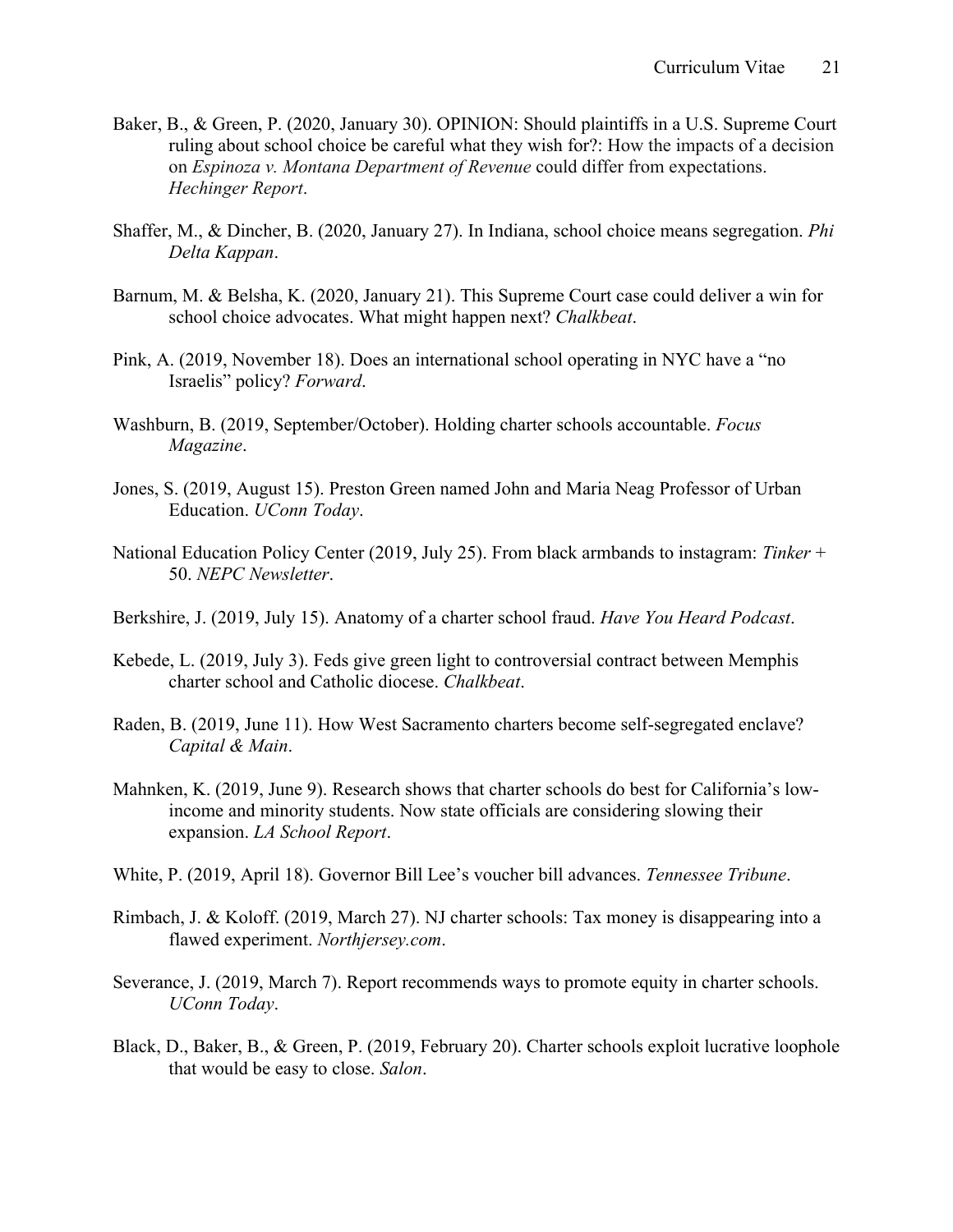- Bryant, J. (2019, February 8). Charter schools are pushing public education to the breaking point. *Salon*.
- Buhl, L. (2019, February 4). Tipping points: Are charter schools oversaturating their markets? *Capital & Main*.
- Walker, T. (2019, February 1). United and determined, educators strike a blow against for-profit charter schools. *NEA Today*.
- Robelin, E. (2019, January 8). What's ahead for private school choice policy in 2019? *Education Writers Association*.
- Drake, K. (2018, December 20). Preston Green III. *In Vivo*.
- Raden, B. (2018, December 14). Los Angeles and Oakland teachers rally amid deadlocked contract talks. *Capital & Main*.
- Harper, A. (2018, August 6). Advocacy group calls for more oversight of California charter school spending. *Education Dive*.
- McCausland, P. (2018, May 28). A rural school turns to digital education. Is it a savior of devil's bargain? *NBC News*.
- Walker, T. (2018, May 4). Racial isolation of charter school students exacerbating resegregation. *NEA Today*.
- Waldman, L. (2018, April 30). The danger of California charter schools. *UConn Today*.
- Carpenter, J. (2018, April 23). Partnership vote awaits HISD trustees amid questions about plan. *Houston Chronicle*.
- Lynch, M. (2017, December 27). 106 experts share their thoughts on the future of education. *The EdAdvocate*.
- Pierce, C. (2017, December 4). Our school systems deserve better than this: Despite what Betsy DeVos may tell you. *Esquire*.
- Duffort, L. (2017, October 1). Would a proposed school choice proposal be constitutional in NH? *Concord Monitor*.
- Wojcik, S. (2017, August 12). Charter school finances raise concerns about future. *The Morning Call*.
- Vyse, G. (2017, July 26). Betsy DeVos is making "school choice" toxic for democrats: Conservatives frame privatization as a civil rights issue, but Trump's extreme agenda is energizing racial justice and public education advocates. *New Republic*.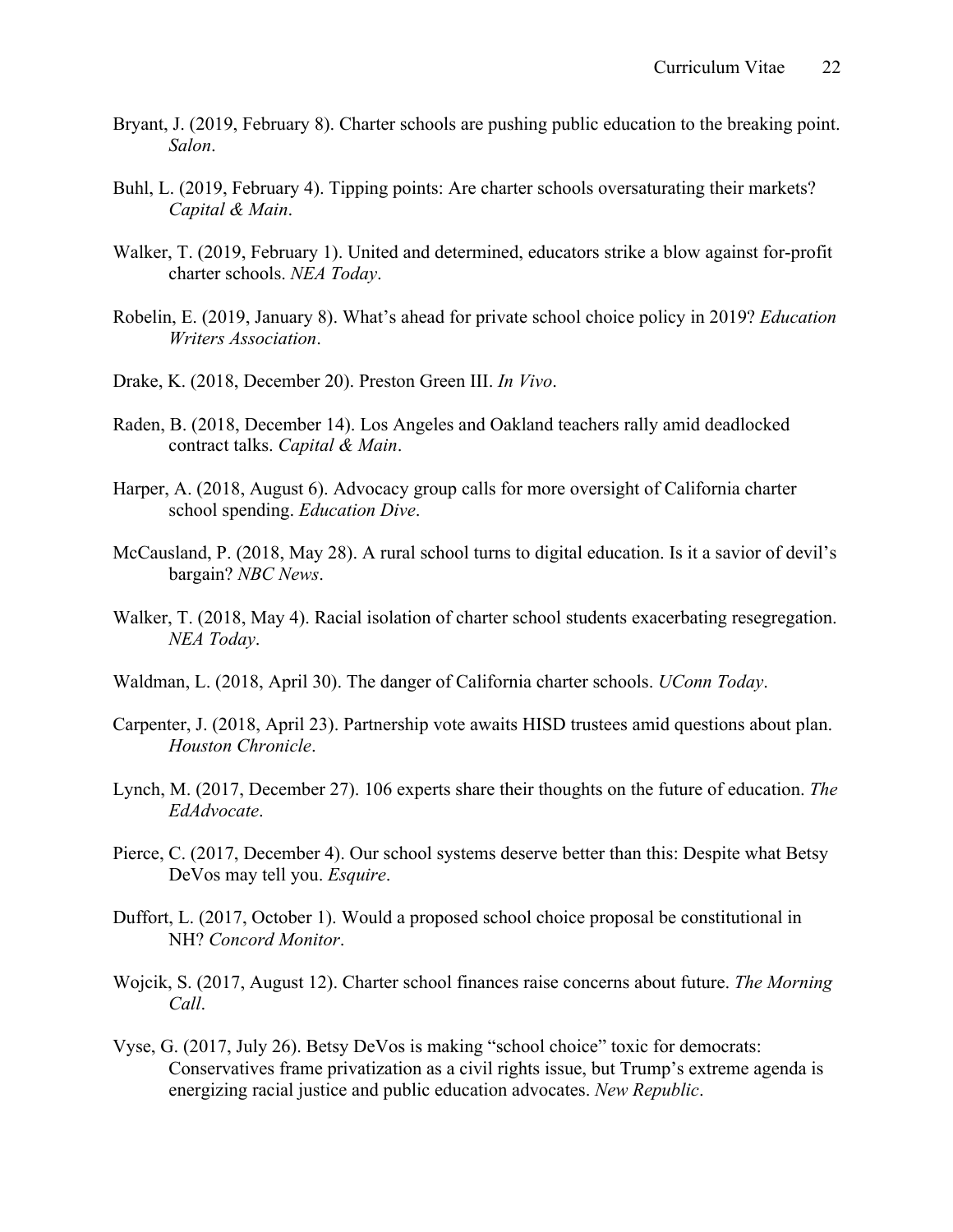- Barnum, M. (2017, July 19). Will churches ever be allowed to run charter schools: Some legal scholars say *Trinity Lutheran v. Comer* could forge a path toward more charter schools overseen by religious groups. *The Atlantic*.
- Cohen, R. (2017, July 18). Teacher tests test teachers: The practice of evaluating teachers by their students' performance on standardized tests is coming under serious challenges. *American Prospect*.
- Walker, T. (2017, July 5). "A failed and damaging experiment:" NEA takes on unaccountable charter schools. *NEA Today*.
- Bryant, J. (2017, June 23). Charter schools do bad stuff because they can. *Common Dreams.*
- Strauss, V. (2017, June 22). Problems with charter schools that you won't hear Betsy DeVos talk about. *Washington Post.*
- Brodie, M. (2017, May 23). Trump proposal for ambitious school-choice expansion unclear. *91.5 KJZZ*.
- Wadsworth, J. (2017, May 17). Charter schools accuse San Jose Unified School District of trying to poach prospective teachers. *San Jose Inside*.
- Green, P. (2017, April 27). Is charter school fraud the next Enron? *The Conversation*.
- Rosenfeld, S. (2017, April 27). 5 times charter school founders used shady real estate deals to shamelessly enrich themselves. *Alternet*.
- Berkshire, J. (2017, April 6). Crony capitalism. *Have You Heard?*
- Walker, T. (2017, March 31). What the charter school industry can learn from Enron before it's too late. *NeaToday*.
- Knefel, M. (2016, March 17). Preston Green on charter schools. *Radio Dispatch*.
- Jackson, A. (2017, March 8). An alarming study links fraud in the Enron scandal to similar practices at charter schools. *Business Insider*.
- Waldman, L. (2017, March 6). A lesson from Enron: Charter schools need more oversight. *UConn Today*.
- Johnson, A. (2017, February 28). Alarmed by Trump, schools protect vulnerable students. *Boston Globe*.
- Jones, S. (2017, Spring). Class action: What with tweeting, twerking, guns and gender wars, it's as if you need a law degree to be principal these days. *UConn Magazine*.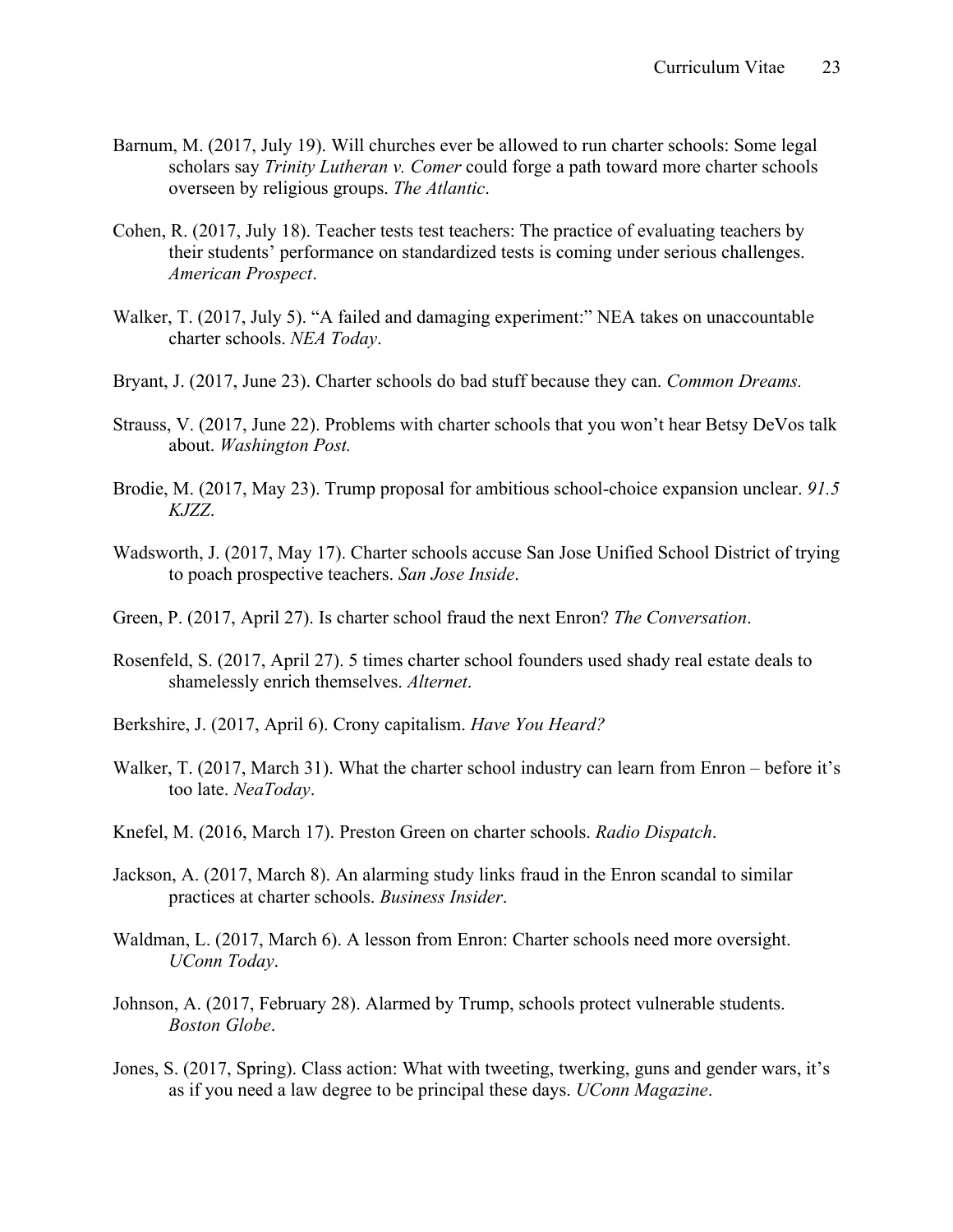- Borg, L. (2016, November 10). Will defeat of charter school expansion in Mass. reverberate to R.I.? *Providence Journal*.
- School so unequal they're unconstitutional. (2016, November 2). The Kathleen Dunn Show. *Wisconsin Public Radio*.
- Pelto, J. (2016, November). Loosely regulated, charter schools pose fiscal risk. *The Hill*.
- Jackson, A. (2016, October 12). We just got even more evidence supporting the theory that charter schools are America's new subprime mortgages. *Business Insider*.
- What Connecticut's schools reveal about national education inequality. (2016, September 13). On Point. *WBUR*.
- Florin, Karen. (2016, September 17). Associates say judge from Groton well suited to take on school funding case. *The Day*.
- De Avila, J. (2016, September 8). School ruling alarms Connecticut Suburbs: Suburban and rural districts worry about a shift of state support to larger districts that are struggling financially. *Wall Street Journal*.
- School funding ruled unconstitutional. (2016, September 8). *Bloomberg Radio*.
- De Avila, J. (2016, September 7). Connecticut's school funding violates constitution, judge rules. *Wall Street Journal*.
- Knefel, M. (2016, August 30). A turning point for the charter school movement. *Truthout*.
- Thomas, J. (2016, August 24). CT to be a test case for education rights under U.S. Constitution. *Connecticut Mirror*.
- WILS 1320 (2016, May 18). Radio interview on charter school bubble research.
- POTUS 2016: Clinton, Trump win NY; Education policy. (2016, April 20). *CUNY Television*.
- UpFront. (2016, March 11). Radio interview on charter school bubble researc. 94.1 KPFA.
- Green, P. (2016, February 29). UConn professor says charter school growth is like subprime mortgage bubble. WNPR.
- Lovett, I. & Rich, M. (2016, February 25). Closely watched fight over California teacher tenure moves to appeals court. *New York Times*.

Poitras, C. (2016, February 22). A charter school warning. *UConn Today*.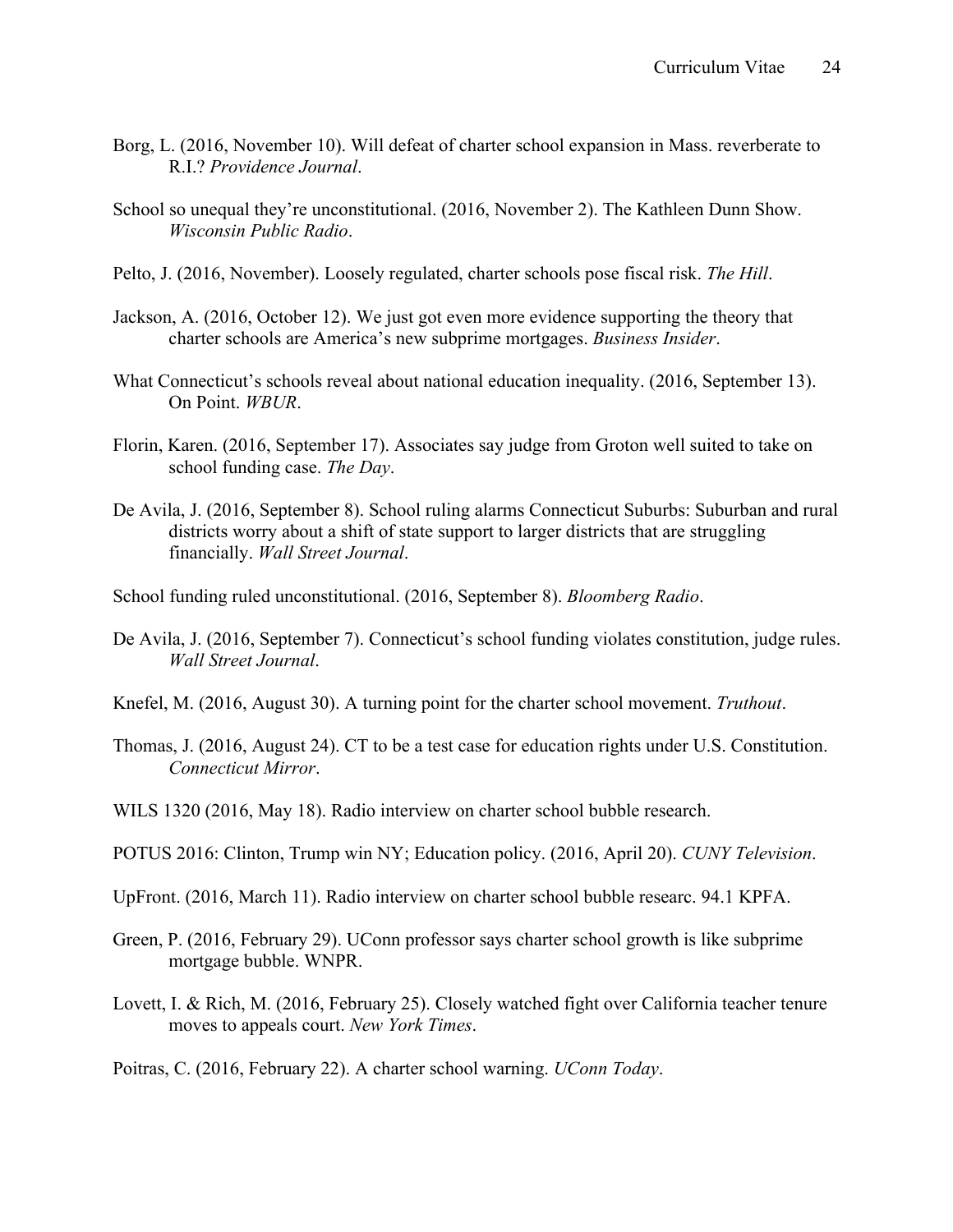- Walker, T. (2016, January 22). "School choice" mantra masks the harm of siphoning funds from public education. *NEA Today*.
- Hill, M. (2016, January 18). Study: Don't make mortgage industry mistakes with charter schools. *NJTV News*.
- Rios, E. (2016, January 16). 3 troubling ways the charter school boom is like the subprime mortgage crisis. *Mother Jones*.
- Jackson, A. (2016, January 6). An alarming new study says charter schools are America's new subprime mortgages. *Business Insider*.
- Straus, V. (2016, January 4). Are charter schools the new subprime loans? (Think "The Short Big Short.").
- The third degree: For Preston Green, the classroom and the courtroom are inextricably linked. (2015, June 10). *TC Today*.
- Gagne, M. (2015, March 27). UMass School of Law hosts talk on workings, ethics of charter schools. *The Herald News*.
- Phillips, J. (2015, March 27). Charter school debate comes to Southcoast. 1420 WBSM.
- Thomas, J. (2015, March 24). The charter debate: More schools, transparency and oversight. *CT Mirror*.
- Orson, D. (2014, September 2). In the wake of the FUSE scandal, Connecticut charter schools face greater scrutiny.
- Dion-Jones, S. (2015, May 15). UConn's Law School and Neag School of Education to launch new graduate program combining educational leadership and law, *Neag School of Education Spotlight*.
- Breen, T. (2014, August 14). Public dollars, private rules: The charter school calculus. *UConn Today*.
- Green, P, Alexander, J., Cotto, R., Dobard, P. (2014, July 24). How effective of charter schools? *WNPR*.
- Dixon, J. (2014, June 23). Weak Michigan charter schools enable scams, insider dealing. *Detroit Free Press*.
- Dixon, J. (2014, June 22). 5 stories of dubious decision, wasteful spending, a deal for swampland. *Detroit Free Press*.